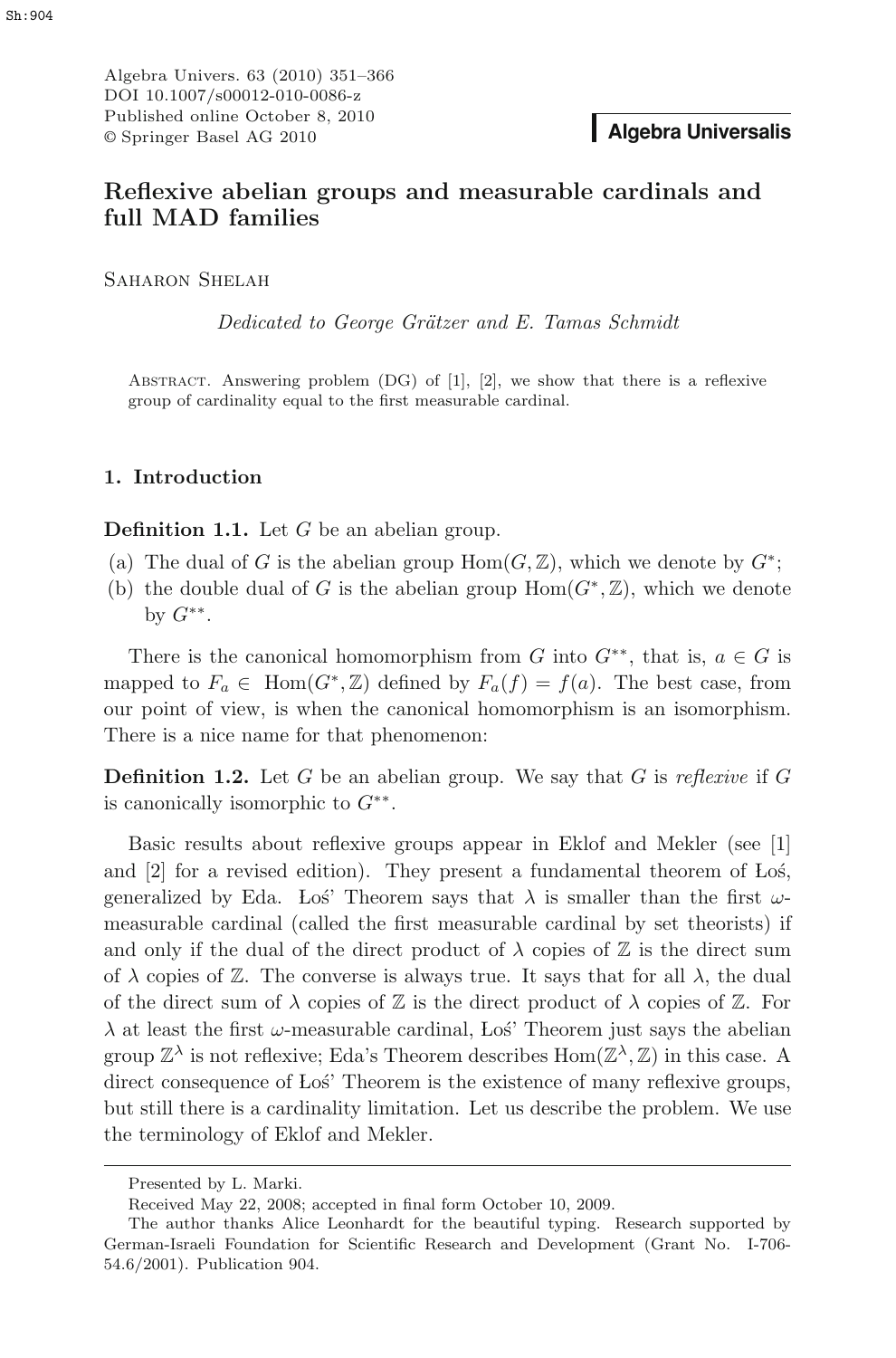## **Definition 1.3.** Let  $\mu$  be an infinite cardinal.

- (a)  $\mu$  is measurable if there exists a non-principal  $\mu$ -complete ultrafilter on  $\mu$ and  $\mu$  is uncountable
- (b)  $\mu$  is  $\omega$ -measurable if there exists a non-principal  $\aleph_1$ -complete ultrafilter on  $\mu$ .

We would like to clarify one important point. Let  $\mu$  be the first  $\omega$ -measurable cardinal, and let D be a non-principal  $\aleph_1$ -complete ultrafilter on  $\mu$ . It is well known that D is also  $\mu$ -complete. So the first  $\omega$ -measurable cardinal is, in fact, the first measurable cardinal. It is easy to extend any non-principal  $\aleph_1$ -complete ultrafilter on  $\mu$  to an  $\aleph_1$ -complete ultrafilter on  $\lambda$ . So  $\lambda$  is  $\omega$ measurable for every  $\lambda > \mu$ .

Let us summarize:

**Observation 1.4.** Let  $\mu = \mu_{\text{first}}$  be the first measurable cardinal.

- (a) For every  $\theta < \mu$ ,  $\theta$  is not  $\omega$ -measurable.
- (b) For every  $\lambda \geq \mu$ ,  $\lambda$  is  $\omega$ -measurable.

This terminology enables us to formulate the result that we need. Recall that  $\mathbb{Z}^{\theta}$  is  $\prod_{i<\theta} \mathbb{Z}$  and  $\mathbb{Z}^{(\theta)}$  is  $\bigoplus_{i<\theta} \mathbb{Z}$ . Lost Theorem deals with the existence of  $\aleph_1$ -complete ultrafilters. We will refer to the following corollary, also known as Loś' Theorem:

**Corollary 1.5.** Let  $\mu = \mu_{first}$  be the first measurable cardinal.

- (a) For any  $\theta < \mu$ ,  $\mathbb{Z}^{(\theta)}$  is reflexive (its dual being  $\mathbb{Z}^{\theta}$ ).
- (b) For every  $\lambda \geq \mu$ ,  $\mathbb{Z}^{(\lambda)}$  is not reflexive.

The proof of 1.5(a) is based on the fact that every  $\aleph_1$ -complete ultrafilter is principal. So it does not work above  $\mu_{\text{first}}$ . Naturally, we can ask - does there exist a reflexive group of large cardinality, i.e., of cardinality  $\geq \mu_{\text{first}}$ ? This is problem (DG) of Eklof–Mekler [1], [2]. We can further conjecture:

**Conjecture 1.6.** There are reflexive abelian groups of arbitrarily large cardinalities.

We thank Shimoni Garti, Daniel Herden and the referee for helpful comments and corrections.

#### **2. A reflexive group above the first measurable cardinal**

We answer question (DG) of Eklof–Mekler [1]. There are reflexive groups of cardinality not smaller than the first measurable. Do we have it for arbitrarily large  $\lambda$ , i.e., Conjecture 1.6?

This is very likely, in fact it follows (in ZFC) from  $2^{\aleph_0} > \aleph_{\omega}$  if some pcf conjecture holds. See the next section.

**Theorem 2.1.** If  $\mu = \mu_{first}$ , the first measurable cardinal, then there is a reflexive  $G \subseteq {}^{\mu} \mathbb{Z}$  of cardinality  $\mu$ .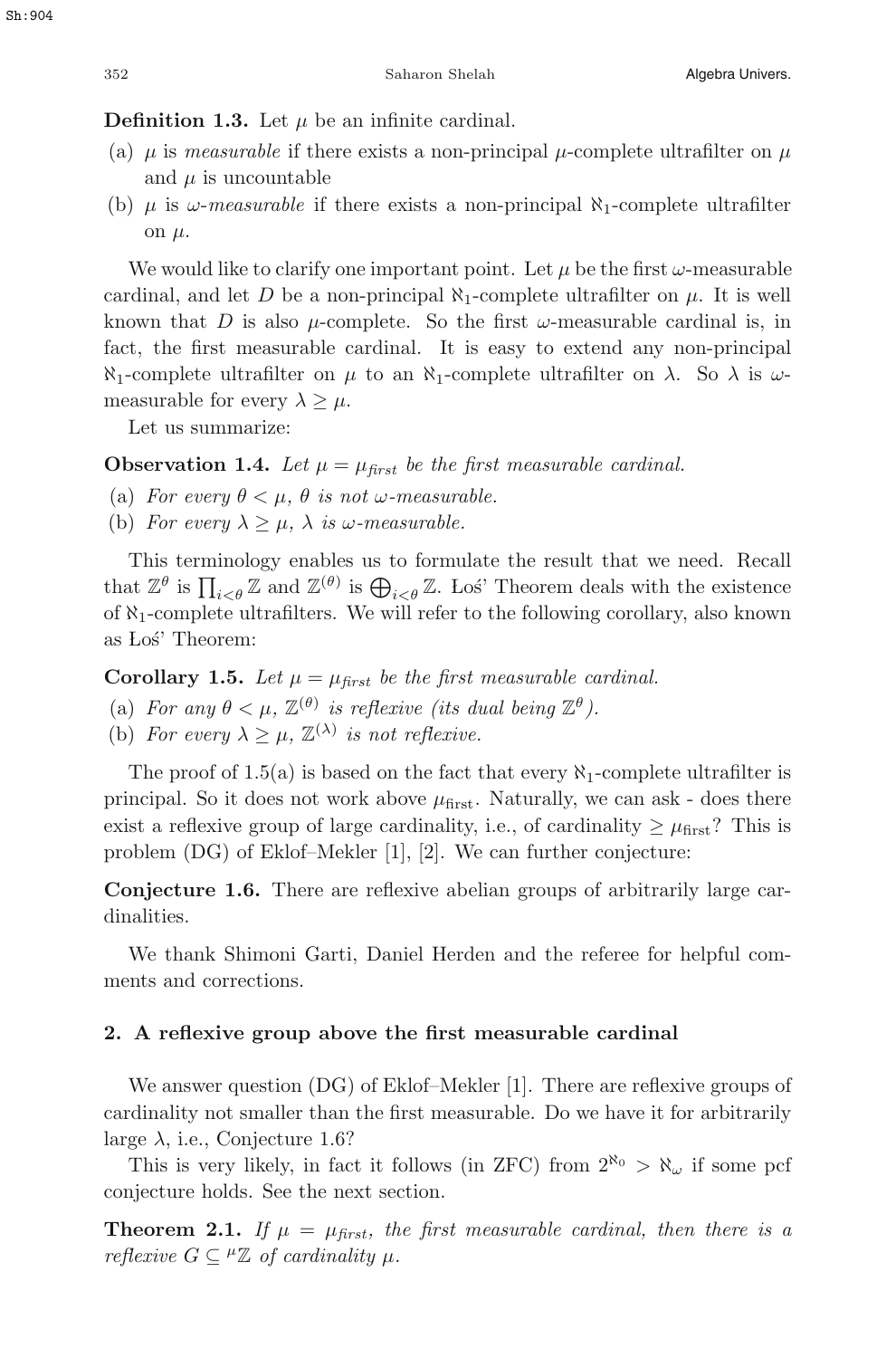*Proof.* By Claim 2.8(1) below (recall that  $\mu$  is measurable, so it is strong limit with cofinality greater than  $\aleph_0$ ) there are  $\mathcal{A}_1, \mathcal{A}_2 \subseteq [\mu]^{\aleph_0}$  such that  $\mathcal{A}_1 \subseteq \mathcal{A}_2^{\perp}$ <br>and  $\kappa^+(\Lambda^{\perp}) + \kappa^+(\Lambda^{\perp}) \leq \mu$  soo Definition 2.3 below. By claim 2.7 below there and  $\kappa^+(\mathcal{A}_1^{\perp})+\kappa^+(\mathcal{A}_2^{\perp}) \leq \mu$ , see Definition 2.3 below. By claim 2.7 below there is a G as required.  $\Box$ 

**Convention 2.2.**  $\lambda \ge \aleph_0$  is fixed in this section (we need to fix  $\lambda$  so that  $\mathcal{A}^{\perp}$ is well defined).

# **Definition 2.3.**

- (1) For  $\mathcal{A} \subseteq \mathcal{P}(\lambda)$ , let
	- (a)  $id(\mathcal{A}) = id_{\mathcal{A}}$  be the ideal of subsets of  $\lambda$  generated by  $\mathcal{A} \cup [\lambda]^{< \aleph_0}$ ;
	- (b)  $\mathcal{A}^{\perp} = \{u \subseteq \lambda : u \cap v \text{ is finite for every } v \in \mathcal{A}\};$
	- (c)  $c(\mathcal{A}) = \{u \subseteq \lambda : \text{every infinite } v \subseteq u \text{ contains some member of } \lambda\}$ sb( $A$ )} (see below):
	- (d)  $sb(\mathcal{A}) = \{u \subseteq \lambda : u \text{ is infinite and is included in some member of } \lambda\}$  $\mathcal{A}$ .
- (2) For  $\mathcal{A} \subseteq \mathcal{P}(\lambda)$  let
	- (a)  $G_{\mathcal{A}}$  be the subgroup of  $\mathbb{Z}^{\lambda}$  consisting of  $\{f \in \mathbb{Z}^{\lambda} : \text{supp}(f) \in \text{id}(\mathcal{A})\}$ where  $\text{supp}(f) = \{\alpha < \lambda : f(\alpha) \neq 0_{\mathbb{Z}}\};$
	- (b) **j**<sub>A</sub> is the function from  $G^*_{\mathcal{A}} := \text{Hom}(G_{\mathcal{A}}, \mathbb{Z})$  into  $\mathbb{Z}^{\lambda}$  defined by:

$$
(\mathbf{j}_{\mathcal{A}}(g))(\alpha) = g(\mathrm{ch}_{\{\alpha\}})
$$

where for  $u \subseteq \lambda$ ,  $\ch_u = \ch_{\lambda,u}$  is the function with domain  $\lambda$  mapping  $\alpha$  to 1 if  $\alpha \in u$  and to 0 if  $\alpha \in \lambda \setminus u$ .

# **Definition 2.4.**

- (a)  $\kappa^+(\mathcal{A}) = \bigcup \{|u|^+ : u \in \mathcal{A}\};$
- (b)  $\kappa(\mathcal{A}) = \bigcup \{|u| : u \in \mathcal{A}\}.$

**Claim 2.5.** Let  $A \subseteq \mathcal{P}(\lambda)$ .

(1) (a) 
$$
\mathcal{A} \subseteq cl(\mathcal{A}) = cl(cl(\mathcal{A}));
$$
  
\n(b)  $\mathcal{A}^{\perp} = \{u \subseteq \lambda : [u]^{\aleph_0} \cap \text{sb}(\mathcal{A}) = \emptyset, e.g. u \text{ is finite}\};$ 

(c)  $A \subseteq sb(A) \cup [\lambda]^{< \aleph_0};$ 

(d) 
$$
\mathcal{A} \subseteq id(\mathcal{A})
$$
.

$$
(2) (a) \mathcal{A}^{\perp} = id(\mathcal{A}^{\perp});
$$

- (b)  $(\mathcal{A}^{\perp})^{\perp} = c\ell(\mathcal{A})$ , note that both include  $[\lambda]^{<\aleph_0}$ ;
- (c)  $A^{\perp} = cl(A^{\perp}),$  note that both include  $[\lambda]^{<\aleph_0}$ ;

(d) 
$$
\mathcal{A}^{\perp} = (c\ell(\mathcal{A}))^{\perp}
$$
.  
If  $\Lambda \subset \mathcal{B} \subset \mathcal{D}(\Lambda)$ , the

(3) If  $A \subseteq B \subseteq \mathcal{P}(\lambda)$ , then  $B^{\perp} \subseteq A^{\perp}$  and  $\kappa^{+}(A) \leq \kappa^{+}(B)$  and  $\kappa^{+}(A) + \aleph_{0} =$ <br> $\kappa^{+}(\mathcal{A}(\Lambda))$  $\kappa^+(\mathrm{id}(\mathcal{A}))$ .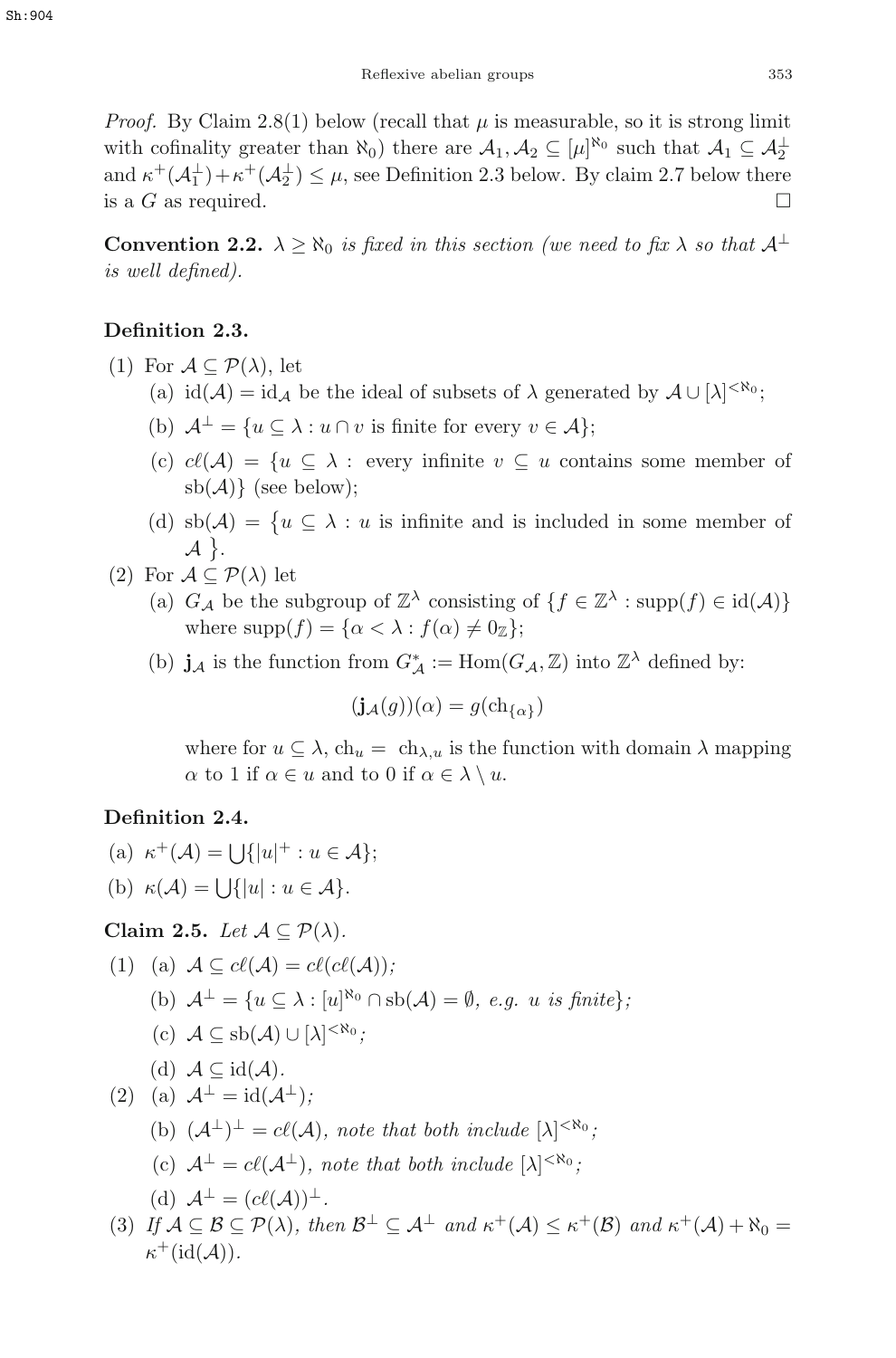Proof. (1) and (3) are obvious.

(2) Clause (a): Clearly  $\mathcal{A}^{\perp} \subseteq id(\mathcal{A}^{\perp})$  by the definition of id. For the other inclusion, as  $\mathcal{A}^{\perp}$  includes all finite subsets of  $\lambda$ , assume  $u \in id(\mathcal{A}^{\perp})$ other inclusion, as  $\mathcal{A}^{\perp}$  includes all finite subsets of  $\lambda$ , assume  $u \in \text{id}(\mathcal{A}^{\perp})$ is infinite; hence, for some  $n < \omega$  and infinite  $u_0, \ldots, u_{n-1} \in A^{\perp}$  we have:<br> $u \setminus \bigcup_{u \in A} u \in A^{\perp}$  is finite. Hence  $u \setminus \bigcup \{u_\ell : \ell < n\}$  is finite. Hence,

$$
v \in \mathcal{A} \Rightarrow (\forall \ell < n)(v \cap u_{\ell} \text{ is finite}) \Rightarrow (v \cap \cup \{u_{\ell} : \ell < n\} \text{ is finite}) \Rightarrow (v \cap u \text{ is finite});
$$

hence,  $u \in \mathcal{A}^{\perp}$ .

Clause (b): Assume  $u \in cl(\mathcal{A})$  and  $v \in \mathcal{A}^{\perp}$ . If  $u \cap v$  is infinite, then by " $u \in cl(\mathcal{A})$ " we know that  $u \cap v$  includes some member of sb( $\mathcal{A}$ ), but by " $v \in A^{\perp}$ " we know that  $u \cap v$  includes no member of sb(A), a contradiction. So  $u \cap v$  is finite.

Fixing  $u \in cl(\mathcal{A})$  and varying  $v \in \mathcal{A}^{\perp}$ , this tells us that  $u \in (1,1)^{\perp}$ . Recalling that  $[\lambda]^{<\aleph_0} \subseteq (\mathcal{A}^\perp)^\perp$  is obvious, we have shown  $c\ell(\mathcal{A}) \subseteq (\mathcal{A}^\perp)^\perp$ .<br>Note if  $u \in \lambda$  and  $u \notin c\ell(\Lambda)$ , so that  $u$  is infinite, then there is an infinite

Next, if  $u \subseteq \lambda$  and  $u \notin cl(\mathcal{A})$ , so that u is infinite, then there is an infinite  $v \subseteq u$  such that  $[v]^{\aleph_0} \cap \text{sb}(\mathcal{A}) = \emptyset$ . Hence, v is in  $\mathcal{A}^{\perp}$ , so u includes an infinite<br>momber of  $\mathcal{A}^{\perp}$ ; honce u is not in  $(\mathcal{A}^{\perp})^{\perp}$ . This shows u d  $c\ell(\mathcal{A}) \to u$  d  $(\mathcal{A}^{\perp})^{\perp}$ . member of  $\mathcal{A}^{\perp}$ ; hence, u is not in  $(\mathcal{A}^{\perp})^{\perp}$ . This shows  $u \notin cl(\mathcal{A}) \Rightarrow u \notin (\mathcal{A}^{\perp})^{\perp}$ . So we get the desired equality.

Clause (c): Similar to the proof of clause (b).

Clause (d): Similar to the proof of clause (b).  $\Box$ 

**Claim 2.6.** Let  $\mathcal{A} \subseteq \mathcal{P}(\lambda)$ .

- (1) If  $\kappa^+(\mathcal{A}) \leq \mu_{\text{first}} :=$  first measurable cardinal, then  $\mathbf{j}_\mathcal{A}$  is an embedding of  $G_A^*$  into  $\mathbb{Z}^{\lambda}$  with its image being  $G_B$  where  $\mathcal{B} = \mathcal{A}^{\perp}$ .
- (2)  $G_{\mathcal{A}}$  is reflexive iff  $\text{id}(\mathcal{A}) = cl(\mathcal{A})$  and  $\kappa^+(\mathcal{A}) + \kappa^+(\mathcal{A}^{\perp}) \leq \mu_{\text{first}}$ .

$$
(3) |G_{\mathcal{A}}| = \Sigma \{2^{|u|} : u \in \mathrm{id}(\mathcal{A})\} \in [\lambda, 2^{\lambda}].
$$

(4) If  $\kappa^+(\mathcal{A}) \leq \mu$ , then  $\lambda \leq |G_{\mathcal{A}}| = \lambda^{<\mu}$ .

*Proof.* (1) Clearly  $\mathbf{j}_\mathcal{A}$  from Definition 2.3(2)(b) is a function from  $G^*_\mathcal{A}$  into  $\mathbb{Z}^\lambda$ and it is linear. If  $g \in G_A^*$  and  $u \in A$ , then by Los' Theorem (as  $|u| <$  the first<br>measurable) necessarily  $\{g \in G, u : g(\text{ch}_{n-1}) \neq 0\}$  is finite. So supp $(i, g(x)) \in A^{\perp}$ measurable) necessarily  $\{\alpha \in u : g(\text{ch}_{\{\alpha\}}) \neq 0\}$  is finite. So supp $(j_{\mathcal{A}}(g)) \in \mathcal{A}^{\perp}$ . Together,  $\mathbf{j}_{\mathcal{A}}$  is a homomorphism from  $G_{\mathcal{A}}^*$  into  $G_{\mathcal{B}}$ . Also if  $\mathbf{j}_{\mathcal{A}}(g_1) = \mathbf{j}_{\mathcal{A}}(g_2)$ but  $g_1 \neq g_2$ , then for some  $f \in G_{\mathcal{A}}$  we have  $g_1(f) \neq g_2(f)$ , and we can apply Los' Theorem for  $\sup p(f)\mathbb{Z}$  to get a contradiction; hence  $g_1 = g_2$ , so we have deduced "i is one to one". It is also gave to soo that it is onto  $C$  is a we are deduced " $j_A$  is one-to-one". It is also easy to see that it is onto  $G_B$ , so we are done.

(2) First assume  $id(\mathcal{A}) = cl(\mathcal{A})$ . By Claim 2.5(2)(c), we have  $\mathcal{A}^{\perp} = cl(\mathcal{A}^{\perp})$ . Applying part (1) to A and to  $\mathcal{A}^{\perp}$ , clearly if  $\kappa^+(\mathcal{A}) + \kappa^+(\mathcal{A}^{\perp}) \leq \mu_{\text{first}}$ , we get  $G_{\mathcal{A}}$  is canonically isomorphic to  $(G_{\mathcal{A}}^*)^*$ . Now  $\mathbf{j}_{\mathcal{A}}$  is an isomorphism from  $G_{\mathcal{A}}$  orto  $G_{\mathcal{A}}$  but by 2.5(3)(6) onto  $G_{\mathcal{B}} = G_{\mathcal{A}^{\perp}}$ , and  $\mathbf{j}_{\mathcal{B}}$  is an isomorphism from  $G_{\mathcal{B}}$  onto  $G_{\mathcal{B}^{\perp}}$ , but by 2.5(2)(c) by our assumption,  $\mathcal{B}^{\perp} = (\mathcal{A}^{\perp})^{\perp} = c\ell(\mathcal{A}) = id(\mathcal{A})$ . So we have proved the "if" implications.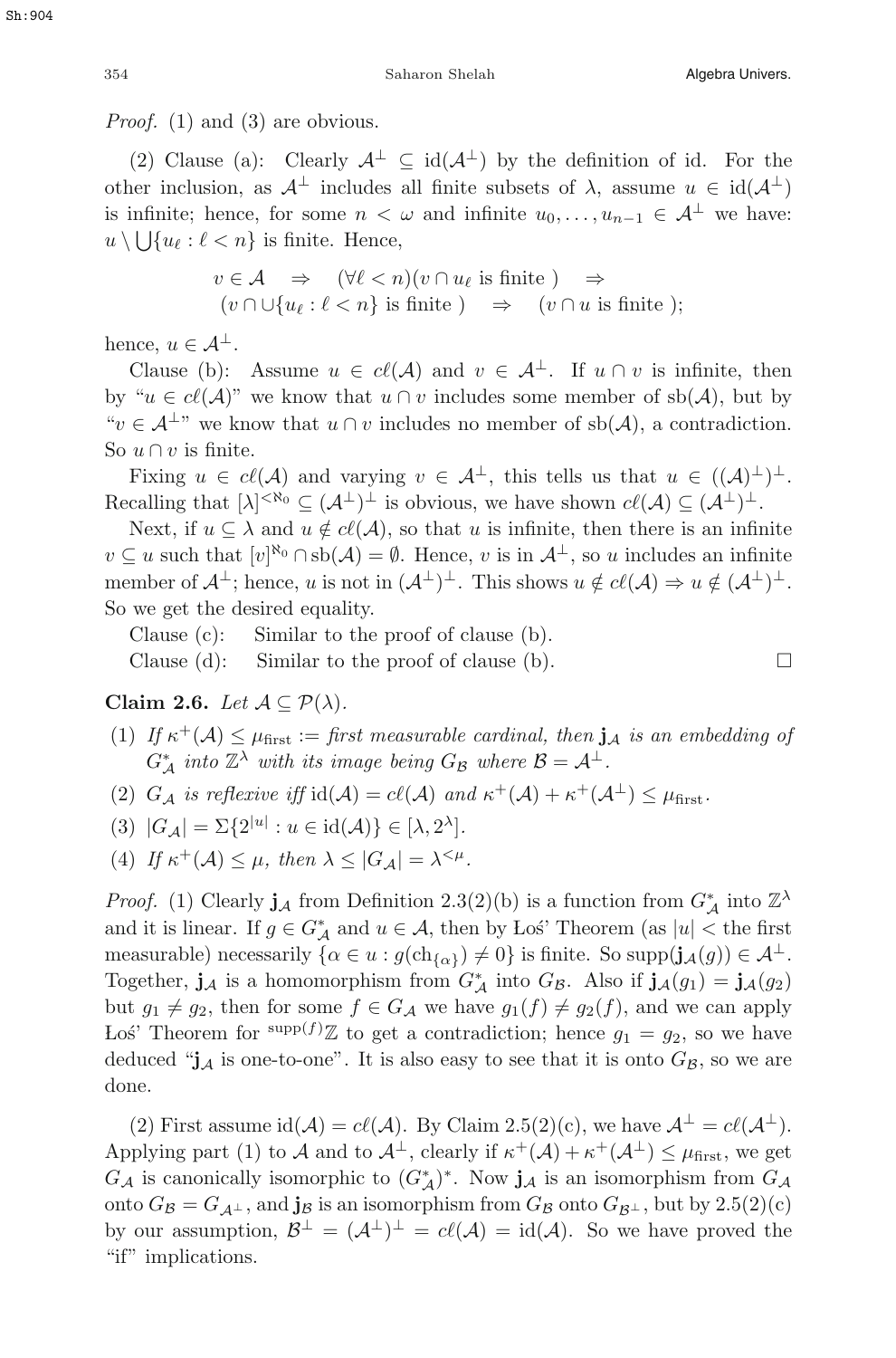If  $\kappa^+(\mathcal{A}) > \mu_{\text{first}}$ , then there is  $u \in \mathcal{A}$  of cardinality  $\geq \mu_{\text{first}}$ ; hence, by Los<sup>'</sup><br>open we get  $G_{\pm}$  is not canonically isomerable to  $G^{**}$ Theorem we get  $G_A$  is not canonically isomorphic to  $G_A^{**}$ .<br>Lastly if id(A)  $\neq$  cl(A) necessarily there is  $y \in cl(A)$ 

Lastly if  $\text{id}(A) \neq cl(A)$ , necessarily there is  $u \in cl(A) \setminus \text{id}(A)$ ; let  $f = ch_u$ , so  $u \in (\mathcal{A}^{\perp})^{\perp}$  and f defines a member of  $(G_{\mathcal{A}^{\perp}})^*$  not "coming from  $G_{\mathcal{A}}$ ".

 $(3)$  and  $(4)$  are easy.

**Claim 2.7.** A sufficient condition for the existence of a reflexive group G of cardinality  $\geq \lambda$ , in fact  $\subseteq \mathbb{Z}^{\lambda}$  but  $\supseteq \mathbb{Z}^{(\lambda)}$  such that  $|G| + |G^*| \leq \lambda^{\leq \mu_{\text{first}}}$ , is  $\mathcal{L}_{\lambda,\mu_{\text{first}}}$ , where we define (for cardinals  $\lambda \geq \mu$ ):

 $\mathcal{L}_{\lambda,\mu}$ : there are  $\mathcal{A}_1, \mathcal{A}_2 \subseteq [\lambda]^{\aleph_0}$  such that  $(a)$   $A_1 \subseteq A_2^{\perp}$ , i.e.,  $u_1 \in A_1 \wedge u_2 \in A_2 \Rightarrow u_1 \cap u_2$  is finite,<br>  $(b)$   $x^+(A_1^{\perp}) + x^+(A_2^{\perp}) \le u$ (b)  $\kappa^+(\mathcal{A}_1^{\perp}) + \kappa^+(\mathcal{A}_2^{\perp}) \leq \mu$ .

*Proof.* Let  $\mathcal{A} = c\ell(\mathcal{A}_1)$  and  $\mathcal{B} = c\ell(\mathcal{A}^{\perp})$ . By Claim 2.5(2)(c), we have  $\mathcal{A}^{\perp} = \mathcal{B}$ , and by Claim 2.5(2)(b), we have  $\mathcal{B}^{\perp} = \mathcal{A}$ , and lastly by Claim 2.5(1)(a), we have  $\mathcal{A}_1 \subseteq \mathcal{A}$  and by  $\circledast_{\lambda,\mu}(a)$ , we have  $\mathcal{A}_2 \subseteq \mathcal{A}_1^{\perp}$ . But  $\mathcal{A}_1^{\perp} = (c\ell(\mathcal{A}))^{\perp} = \mathcal{A}^{\perp} =$ <br> $c\ell(\mathcal{A}^{\perp}) = \mathcal{B}$  by the definitions of  $\mathcal{A}$  and by Claim 2.5(2)(d) and together we  $c(\mathcal{A}^{\perp}) = \mathcal{B}$  by the definitions of A and by Claim 2.5(2)(d) and together we have  $A_2 \subset \mathcal{B}$ .

Now  $A_1 \subseteq A$ ; hence,  $A^{\perp} \subseteq A_1^{\perp}$ , so  $\kappa^{\pm}(A^{\perp}) \leq \kappa^{\pm}(A_1^{\perp}) \leq \mu_{\text{first}}$ . Also  $\mathcal{A}_2 \subseteq \mathcal{B}$ ; hence,  $\mathcal{B}^{\perp} \subseteq \mathcal{A}_2^{\perp}$  and hence  $\kappa^+(\mathcal{B}^{\perp}) \leq \kappa^+(\mathcal{A}_2^{\perp}) \leq \mu_{\text{first}}$ . But  $\mathcal{A}^{\perp} = \mathcal{B}$ <br>and  $\mathcal{B}^{\perp} = A$  so we have shown  $\kappa^+(A)$ ,  $\kappa^+(\mathcal{B}) \leq \mu_{\text{max}}$ . So by Clai and  $\mathcal{B}^{\perp} = \mathcal{A}$ , so we have shown  $\kappa^+(\mathcal{A}), \kappa^+(\mathcal{B}) \leq \mu_{\text{first}}$ . So by Claim 2.6(1) and (2),  $G_{\mathcal{A}}, G_{\mathcal{B}}$  are reflexive and by Claim 2.6(4) the cardinality inequalities hold.  $\Box$ 

## **Claim 2.8.**

- (1) If  $\lambda > \aleph_0$  has uncountable cofinality, then there are  $A_1, A_2 \subseteq [\lambda]^{\aleph_0}$  such that  $A_1 \subset A^{\perp}$  and  $x^+(A^{\perp}) + x^+(A^{\perp}) \subset \lambda$ that  $\mathcal{A}_1 \subseteq \mathcal{A}_2^{\perp}$  and  $\kappa^+(\mathcal{A}_1^{\perp}) + \kappa^+(\mathcal{A}_2^{\perp}) \leq \lambda$ .<br>  $\Lambda$  seeme,  $\lambda > \mu > \aleph_0$ , ef. (1)  $> \aleph_0$  and S
- (2) Assume  $\lambda > \mu > \aleph_0$ , cf.  $(\lambda) > \aleph_0$  and  $S_1 \subseteq S_{\aleph_0}^{\lambda} = {\delta < \lambda : \text{cf.}(\delta) = \aleph_0, \lambda \in S_{\text{con}} \text{ such that for some variable } \lambda \leq \lambda \text{ of cofine}{\text{bit.}} > \mu$  $\aleph_0$ ,  $S_2 = S_{\aleph_0}^{\lambda} \setminus S_1$  are such that for every ordinal  $\delta < \lambda$  of cofinality  $\geq \mu$ ,<br>the set  $\delta S S$  is stationary in  $\delta$  for  $\ell = 1, 2$ . Then for some  $A \subseteq \{N\}_{N=1}^{\aleph_0}$ the set  $\delta \cap S_{\ell}$  is stationary in  $\delta$  for  $\ell = 1, 2$ . Then for some  $\mathcal{A}_1, \mathcal{A}_2 \subseteq [\lambda]^{\aleph_0}$ , we have

$$
\kappa^+(\mathcal{A}_{\ell}^{\perp}) \leq \mu \text{ for } \ell = 1, 2 \quad \text{ and } \quad \mathcal{A}_1 \subseteq \mathcal{A}_2^{\perp}.
$$

(3) If  $V = L$  (or, e.g. just  $\neg \exists 0^{\#}$ ), then for every  $\lambda > \aleph_0 = \mu$ , the assumption of (2) holds.

*Proof.* (1) For each  $\delta \in S^{\lambda}_{\aleph_0} = {\delta < \lambda : \delta \text{ limit of cofinality } \aleph_0}, \text{ let }$ 

 $\mathcal{P}_{\delta} = \{u \subseteq \delta : \text{otp}(u) = \omega \text{ and } \text{sup}(u) = \delta\}.$ 

Let  $S_1, S_2 \subseteq S_{\lambda_0}^{\lambda_0}$  be stationary disjoint subsets of  $\lambda$  and  $\mathcal{A}_{\ell} = \bigcup \{ \mathcal{P}_{\delta} : \delta \in S_{\ell} \}$ <br>for  $\ell = 1, 2$ . Now shock for  $\ell = 1, 2$ . Now check.

- (2) The same proof as the proof of part (1).
- $(3)$  Well known.

**Remark 2.9.** Also it is well known that we can force an example as in 2.8(2) for  $\lambda = \mu_{\text{first}}, \mu = \aleph_1$ .

$$
\Box
$$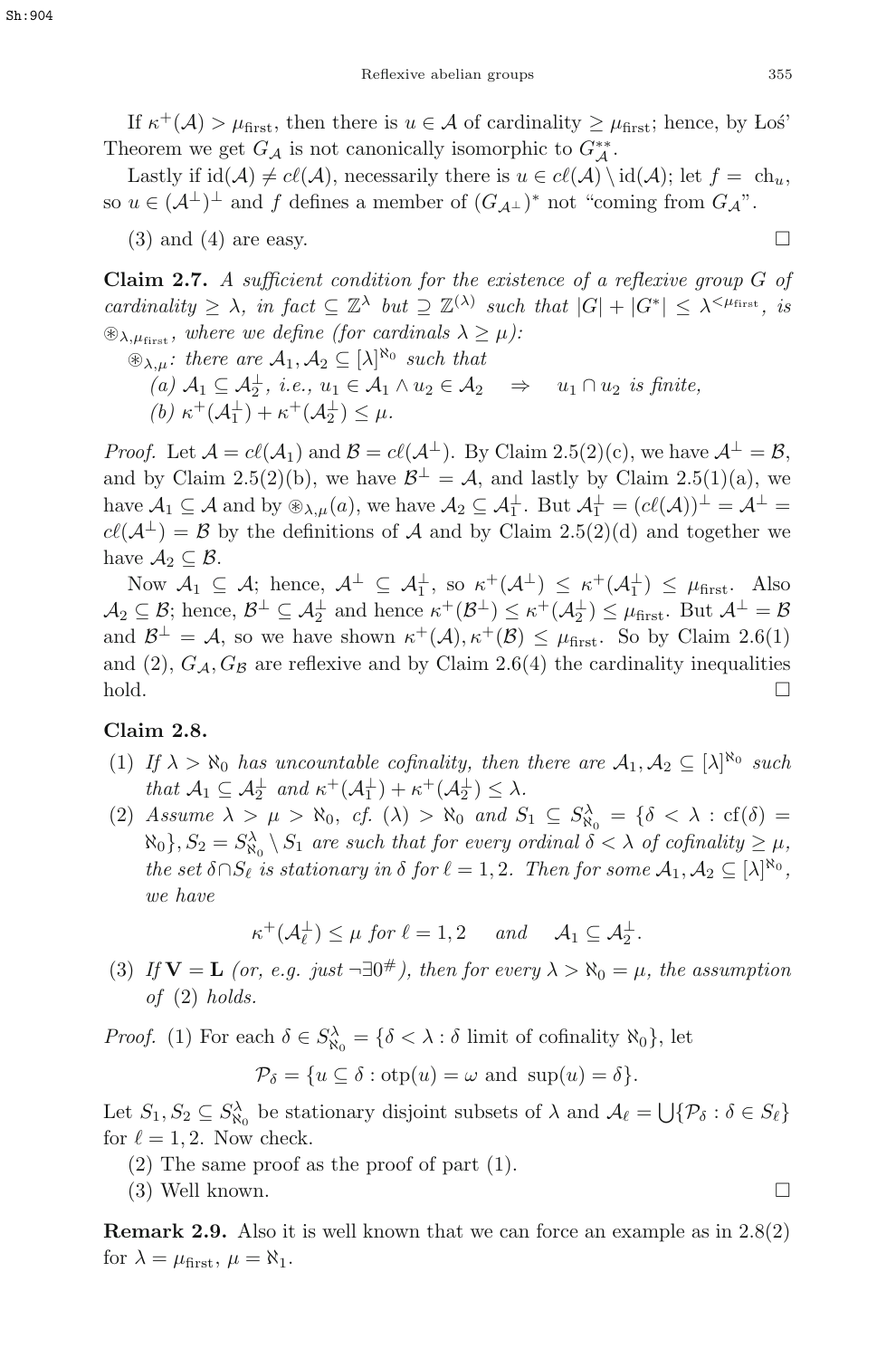Without loss of generality, let  $\mathbf{V} \models \text{GCH}$  and  $\theta = \text{cf}(\theta) \leq \mu_{\text{first}}$  for  $\theta > \aleph_0$ . Let  $\langle (\mathbb{P}_{\alpha}, \mathbb{Q}_{\alpha}) : \alpha \in \text{Ord}\rangle$  be a full support iteration, where  $\mathbb{Q}_{\alpha}$  is defined<br>as follows:  $\mathbb{Q}_{\alpha} = \{f : \text{for some } \alpha < \aleph_{\alpha}, f \in \gamma\{1, 2\}\}\)$  provided that for no as follows:  $\mathbb{Q}_{\alpha} = \{f : \text{for some } \gamma < \aleph_{\alpha}, f \in \gamma\{1,2\}\}\$ , provided that for no<br>increasing continuous sequence  $\langle \alpha, \cdot \rangle \in \langle f \rangle$  of ordinals  $\langle \gamma \rangle$  and  $f \in \{1, 2\}$  do increasing continuous sequence  $\langle \alpha_{\varepsilon} : \varepsilon \langle \theta \rangle$  of ordinals  $\langle \gamma \rangle$  and  $\ell \in \{1, 2\}$  do we have  $\varepsilon < \theta \Rightarrow f(\alpha_{\varepsilon}) = \ell$  when  $\aleph_{\alpha}$  is regular and uncountable; otherwise  $\mathbb{Q}_{\alpha} = \{\emptyset\}$  is trivial.

**Claim 2.10.** Assume  $V = L$  or much less: for every singular  $\mu$  above  $2^{\aleph_0}$ with countable cofinality, we have  $\mu^{\aleph_0} = \mu^+$  and  $\Box_{\mu}$ . Then for every  $\lambda$  there is a pair  $(\mathcal{A}_1, \mathcal{A}_2)$  as in  $\mathcal{D}_{\lambda, \aleph_1}$  from 2.7.

Proof. See Goldstern–Judah–Shelah [3]. □

#### **Remark 2.11.**

- (1) The assumption of Claim 2.10 holds in models with many measurable cardinals.
- (2) Note that if  $\mu_1 \leq \mu_2$ , then clearly  $\mathcal{L}_{\lambda,\mu_1} \Rightarrow \mathcal{L}_{\lambda,\mu_2}$ .

#### **3. Arbitrarily large reflexive groups**

In this section we shall show that it is "hard" to fail the assumptions needed in the previous section in order to prove that there are reflexive groups of arbitrarily large cardinality. A typical result is Conclusion 3.1. Its proof uses parameters  $\bf{x}$  (see Definition 3.7). It is close to an application in [7] to the Cantor discontinuum partition problem, but as the needed Lemma 3.8 is only close to [7], we give a complete proof in the appendix (the next section).

A characteristic conclusion is

**Conclusion 3.1.** There is a reflexive subgroup G of  $^{\lambda} \mathbb{Z}$  if  $(*)_\mu$  below holds; moreover,  $G, G^*$  have cardinality  $\in [\lambda, \lambda^\mu]$  in this case:

(\*)<sub>μ</sub>: κ is strong limit singular  $\lt \mu_{\text{first}}$  of cofinality  $\aleph_0$  with  $\kappa \lt \kappa^* \lt 2^{\kappa}$ , and for no  $\chi \geq 2^{\kappa}$  is there a subfamily  $\mathcal{A} \subseteq [\chi]^{\kappa^*}$  of cardinality  $> \chi$ <br>such that the intersection of any two members is of cardinality  $\leq \kappa$ . such that the intersection of any two members is of cardinality  $\lt \kappa$ .

**Remark 3.2.** Alternatively, assume  $\kappa = \aleph_0 < \kappa^* < 2^{\aleph_0}$ ,  $\mathfrak{a} = 2^{\aleph_0}$ .

#### **Definition 3.3.**

- (1) We say that the triple  $(\kappa, \kappa^*, \mu)$  is *admissible* when  $\mu = \mu^{\kappa}$  (here usually  $\mu = 2^{\kappa}$ ,  $\kappa \leq \kappa^* < \mu$ , and the triple is  $\lambda$ -admissible for every  $\lambda \geq \mu$ , see below.
- (2) The triple  $(\kappa, \kappa^*, \mu)$  is  $\lambda$ -*admissible* when there is  $\theta$  witnessing it, which means:
	- (a)  $\mu = \mu^{\kappa}, \kappa \leq \kappa^* < \mu \leq \lambda;$
	- (b)  $\kappa^* \leq \theta \leq \mu$ ;
	- (c) there is no family of more than  $\lambda$  members of  $[\lambda]^{\geq \theta}$  such that the intersection of one two has cardinality (ctrictly) loss than  $\kappa^*$ intersection of any two has cardinality (strictly) less than  $\kappa^*$ .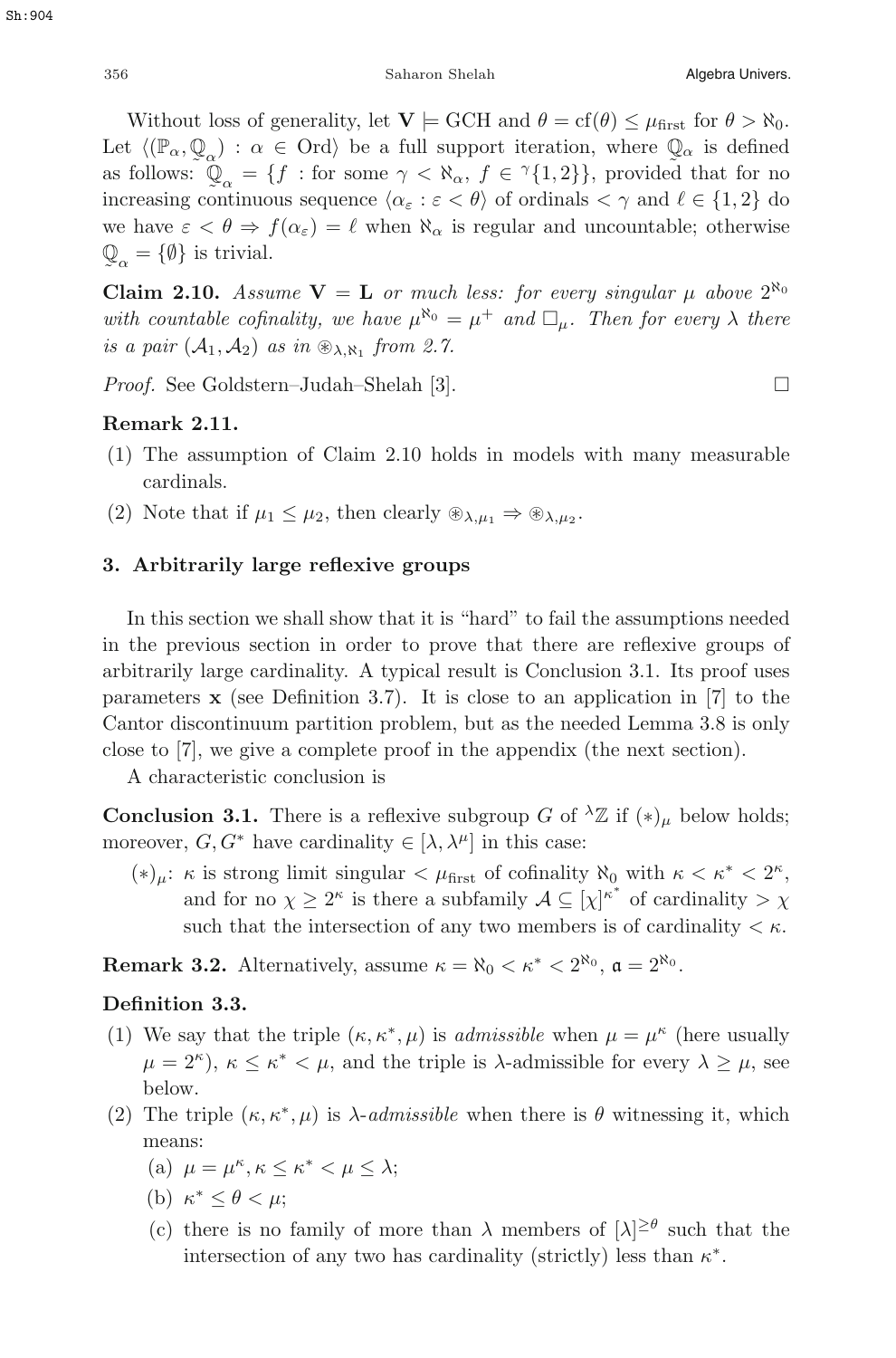- (3) The triple  $(\kappa, \kappa^*, \mu)$  is weakly  $\lambda$ -admissible when:
	- (a) as above, i.e.,  $\mu = \mu^{\kappa}, \kappa \leq \kappa^* \leq \mu \leq \lambda$ ;
	- (b) there is no family of more than  $\lambda$  members of  $[\lambda]^{\mu}$  with any two of intersection of cardinality (strictly) loss than  $\kappa^*$ intersection of cardinality (strictly) less than  $\kappa^*$ .

## **Remark 3.4.**

- (1) We may allow  $(\kappa, \kappa^*)$  to be ordinals.
- (2) In the proof of [7, 3.8], "θ witnesses  $(\kappa, \kappa^*, \mu)$  is  $\lambda$ -admissible" was written ⊗ $_{\lambda}^{\theta}$ .

For the next claim, recall that  $pp_J(\theta) = \sup(\cup \{ \text{pcf}_I(\bar{\theta}) : \bar{\theta} = \langle \theta_{\varepsilon} : \varepsilon \in S \rangle \}),$ where  $\theta_{\varepsilon} = \text{cf}(\theta_{\varepsilon}) \in (S|\theta, \theta), \theta = \lim_{J} \langle \theta_{\varepsilon} : \varepsilon \in S \rangle$ , and  $S = \text{Dom}(J)$ .

**Claim 3.5.** The triple  $(\kappa, \kappa^*, \mu)$  is admissible when at least one of the following occurs:

\n- (\*)<sub>1</sub>: \n
	\n- (a) 
	$$
	\mu = 2^{\aleph_0} \geq \aleph_{\delta} > \kappa^* \geq \kappa = \aleph_0, \delta
	$$
	 a limit ordinal;
	\n- (b) for every  $\lambda > \mu = 2^{\aleph_0}$  we have:
	\n- $\delta > \sup\{\alpha < \delta : \text{ for some } \theta \in (\mu, \lambda), c f(\theta) = \aleph_{\alpha} \text{ and } \text{pp}_J(\theta) > \lambda \text{ for some } \aleph_{\alpha}\text{-complete ideal } J \text{ on } \aleph_{\alpha}\}.$
	\n- (\*)<sub>2</sub>:  $\kappa > c f(\kappa) = \aleph_0$  is strong limit,  $\delta$  a limit ordinal and we have:
	\n- (a)  $\mu = \mu^{\kappa} \geq \kappa^{+\delta} > \kappa^* \geq \kappa;$
	\n- (b) for every  $\lambda > \mu$  we have:
	\n\n
\n

$$
\delta > \sup \{ \alpha < \delta : \text{ for some } \theta \in (\mu, \lambda), cf(\theta) = (\kappa^*)^{+\alpha} \text{ and}
$$
  
pp<sub>J</sub>(\theta) > \lambda for some  $(\kappa^*)^{+\alpha}$ -complete ideal on  $(\kappa^*)^{+\alpha}$ .

**Remark 3.6.** In Claim 3.5, clause (b) of  $(*)_2$  we can ask less because in clause (c) of Definitrion 3.3(2) the intersection has cardinality  $\langle \kappa^* \rangle$  not just  $\langle \theta \rangle$ . The proof of this should be clear.

# **Definition 3.7.**

(1) The quintuple  $\mathbf{x} = (X, c\ell, \kappa, \kappa^*, \mu)$  is a *parameter* when: (a)  $c\ell : \mathcal{P}(X) \to \mathcal{P}(X);$ 

(b) 
$$
\kappa \leq \kappa^* \leq \mu = \mu^{\kappa}
$$
.

- (b)  $\kappa \leq \kappa^* \leq \mu = \mu^{\kappa}$ .<br>(2) The quintuple **x** is an *admissible parameter* when in addition: (c) the triple  $(\kappa, \kappa^*, \mu)$  is an admissible triple (see Definition 3.3(1)).
- (3) We define

$$
\mathcal{P}_{\mathbf{x}}^* := \{ A \subseteq X : |A| = \mu \text{ and for every } B \subseteq A
$$
  
satisfying  $|B| = \kappa^*$  there is  $B' \subseteq B, |B'| = \kappa$   
such that  $c\ell(B') \subseteq A$ , and  $|c\ell(B')| = \mu\}$ , and  

$$
\mathcal{Q}_{\mathbf{x}}^* := \{ B : B \subseteq X, |B| = \kappa \text{ and } |c\ell(B)| = \mu \}.
$$

For  $A \in \mathcal{P}_{\mathbf{x}}^*$  we define  $\mathcal{Q}_{\mathbf{x},A}^* = \{B \in \mathcal{Q}_{\mathbf{x}}^* : cl(B) \subseteq A\}.$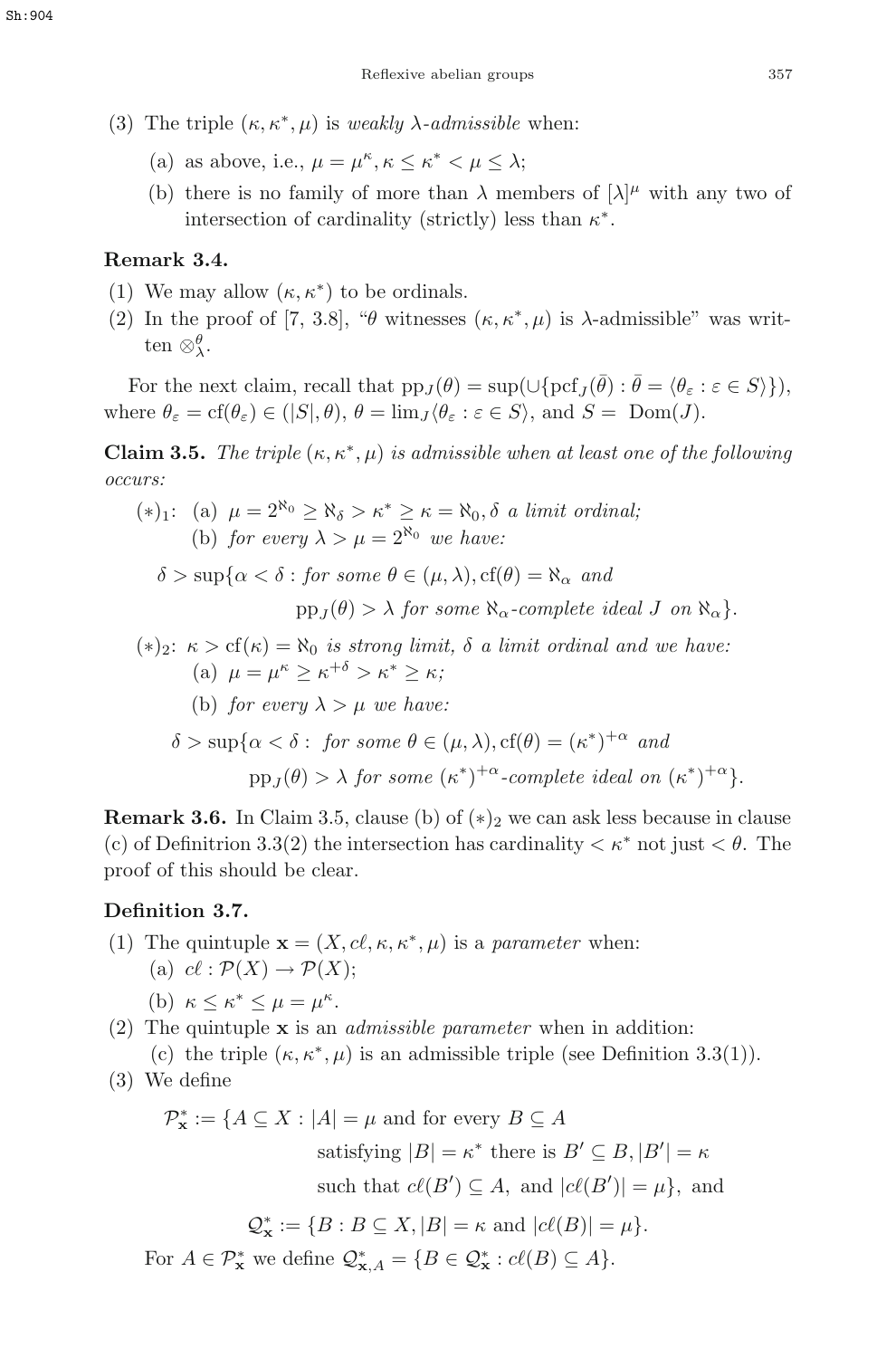(4) We say **x** is a strongly solvable parameter when:

- (a) as in part  $(1)$ ;
- (b) as in part  $(1)$ :
- (c) if  $\bar{h} = \langle h_B^1, h_B^2 : B \in \mathcal{Q}_\infty^* \rangle$  and for all  $B \in \mathcal{Q}_\infty^*$  we have  $h_B^{\ell} : c(\ell B) \to \mu$ <br>for  $\ell = 1, 2$  and  $(\forall \alpha \leq \mu) (\exists^{\mu} \beta \in c(\ell B)) (h^2(\beta) = \alpha)$ , then there is a for  $\ell = 1, 2$  and  $(\forall \alpha < \mu)(\exists^{\mu} \beta \in cl(B))(h_B^2(\beta) = \alpha)$ , then there is a function  $h: X \to u$  such that function  $h: X \to \mu$  such that:
	- $\odot$ : if  $A \in \mathcal{P}_{\mathbf{x}}^*$ , so  $|A| = \mu$ , then for some  $B \in \mathcal{Q}_{\mathbf{x},A}^*$  for every  $\beta < \mu$ ,<br>the set  $\{x \in e^{\ell(R)} : h^2(x) = \beta, h(x) = h^1(x) \}$  has cardinality the set  $\{x \in cl(B) : h_B^2(x) = \beta, h(x) = h_B^1(x)\}\$  has cardinality μ.
- (5) We say **x** is *solvable* if above in (4)(c) we restrict to the case  $h_B^2 = h_B^1$ .

**Lemma 3.8.** If  $\mathbf{x} = (X, c\ell, \kappa, \kappa^*, \mu)$  is an admissible parameter, then  $\mathbf{x}$  is strongly solvable.

*Proof.* The proof is similar to [7, 3.8(2)], see a full proof in the next section.  $\Box$ 

We need the following for stating the main result:

# **Definition 3.9.**

- (1) We say  $A \subseteq \mathcal{P}(\lambda)$  is  $(\sigma, \kappa^*, \mu)$ -full in  $\lambda$  when  $A \subseteq [\lambda]^\sigma$  and for every  $A \subseteq [\lambda]^{k^*}$  we have  $|A \cap B| > \sigma$  for at losst  $\mu$  members  $B$  of  $A$  or  $\sigma = \kappa^*$  $A \in [\lambda]^{\kappa^*}$  we have:  $|A \cap B| \ge \sigma$  for at least  $\mu$  members  $B$  of  $\mathcal{A}$ , or  $\sigma = \kappa^*$ and  ${B \in \mathcal{A} : |B \cap A| \geq \sigma}$  has cardinality  $\lt \kappa^*$ .
- (2) We say  $A \subseteq [\lambda]^\sigma$  is  $(\sigma, \theta)$ -MAD or  $\theta$ -MAD in  $\lambda$  when  $|A| \ge \sigma$  and  $B_1 \ne B_1 \subset A \Rightarrow |B_1 \cap B_2| \ge \theta$  and  $B_1 \subset [\lambda]^\sigma \Rightarrow (\exists A \subset A)(|A \cap B| \ge \theta)$  $B_2 \in \mathcal{A} \Rightarrow |B_1 \cap B_2| < \theta$  and  $B \in [\lambda]^\sigma \Rightarrow (\exists A \in \mathcal{A}) (|A \cap B| \ge \theta).$ <br>If  $\theta = \sigma$ , we may omit  $\theta$ , writing "MAD". We may omit "in  $\lambda$ "
- (2A) If  $\theta = \sigma$ , we may omit  $\theta$ , writing "MAD". We may omit "in  $\lambda$ " and we may replace "in  $\lambda$ " by "in  $A_*$ ".
- (3) For  $\theta \leq \sigma \leq \chi$  let  $\mathfrak{a}_{\chi,\sigma,\theta} = \text{Min}\{|\mathcal{A}| : \mathcal{A} \subseteq [\chi]^\sigma \text{ is } \theta\text{-MAD}\}\$  and let  $a_{\chi,\sigma} = a_{\chi,\sigma,\sigma}.$

# **Claim 3.10.**

(1) Assume  $A \subseteq [\lambda]^\sigma$  is MAD, i.e.,  $|\mathcal{A}| \ge \sigma, A \ne B \in \mathcal{A} \Rightarrow |\mathcal{A} \cap \mathcal{B}| < \sigma$  and<br>there is no  $A \subseteq [\lambda]^\sigma$  such that  $B \subseteq A \Rightarrow |B \cap A| < \sigma$ . Then the family A there is no  $A \in [\lambda]^\sigma$  such that  $B \in \mathcal{A} \Rightarrow |B \cap A| < \sigma$ . Then the family  $\mathcal{A}$ <br>is  $(\sigma \kappa^* \cup \mathcal{A})$  full (in ) when is  $(\sigma, \kappa^*, \mu)$ -full (in  $\lambda$ ) when

$$
\boxplus_{\sigma,\kappa^*,\mu}:\quad \sigma\leq\kappa^*<\mu\ \text{and}\ \mathfrak{a}_{\kappa^*,\sigma}\geq\mu.
$$

- (2) The statement  $\mathbb{E}_{\sigma,\kappa^*,\mu}$  holds when at least one of the following occurs: (\*)<sub>1</sub>:  $\sigma = \aleph_0 \leq \kappa^* < \mu = 2^{\aleph_0}$  and  $\mathfrak{a} = 2^{\aleph_0}$  (or just  $\mathfrak{a}_{\kappa^*, \aleph_0} = 2^{\aleph_0}$ );
	- (\*)<sub>2</sub>:  $\sigma$  is regular and for some strong limit singular cardinal  $\chi > \sigma$ of cofinality  $\sigma$  we have  $\chi \leq \kappa^* \leq \mu = 2^{\chi}$ .

Proof. (1) Let  $A \in [\lambda]^{\kappa^*}$ , so if  $\kappa^* > \kappa$ , then by " $\mathcal A$  is MAD" necessarily  $(\exists^{>}\kappa^* R \in \Lambda)(R \cap A)$  has earlinglity  $\geq \kappa$ ); hange  $(\exists^{>}\kappa R \in \Lambda)(R \cap A)$  has  $(\exists^{\geq \kappa^*} B \in \mathcal{A})(B \cap A)$  has cardinality  $\geq \sigma$ ); hence,  $(\exists^{\geq \kappa} B \in \mathcal{A})(B \cap A)$  has cardinality  $\geq \sigma$ ). Now  $\mathcal{A}' := \{u \cap A : u \in \mathcal{A} \text{ and } u \cap A \text{ has cardinality } \geq \sigma\}$ is a MAD family of subsets of A; hence,  $|\mathcal{A}'| \ge \mathfrak{a}_{\kappa^*,\sigma} \ge \mu$ , as required. Note that  $\mathfrak{a}_{\kappa^*,\sigma}\geq \mathfrak{a}_{\sigma,\sigma}.$ 

(2) Case 1:  $(*)_1$  holds. Obvious.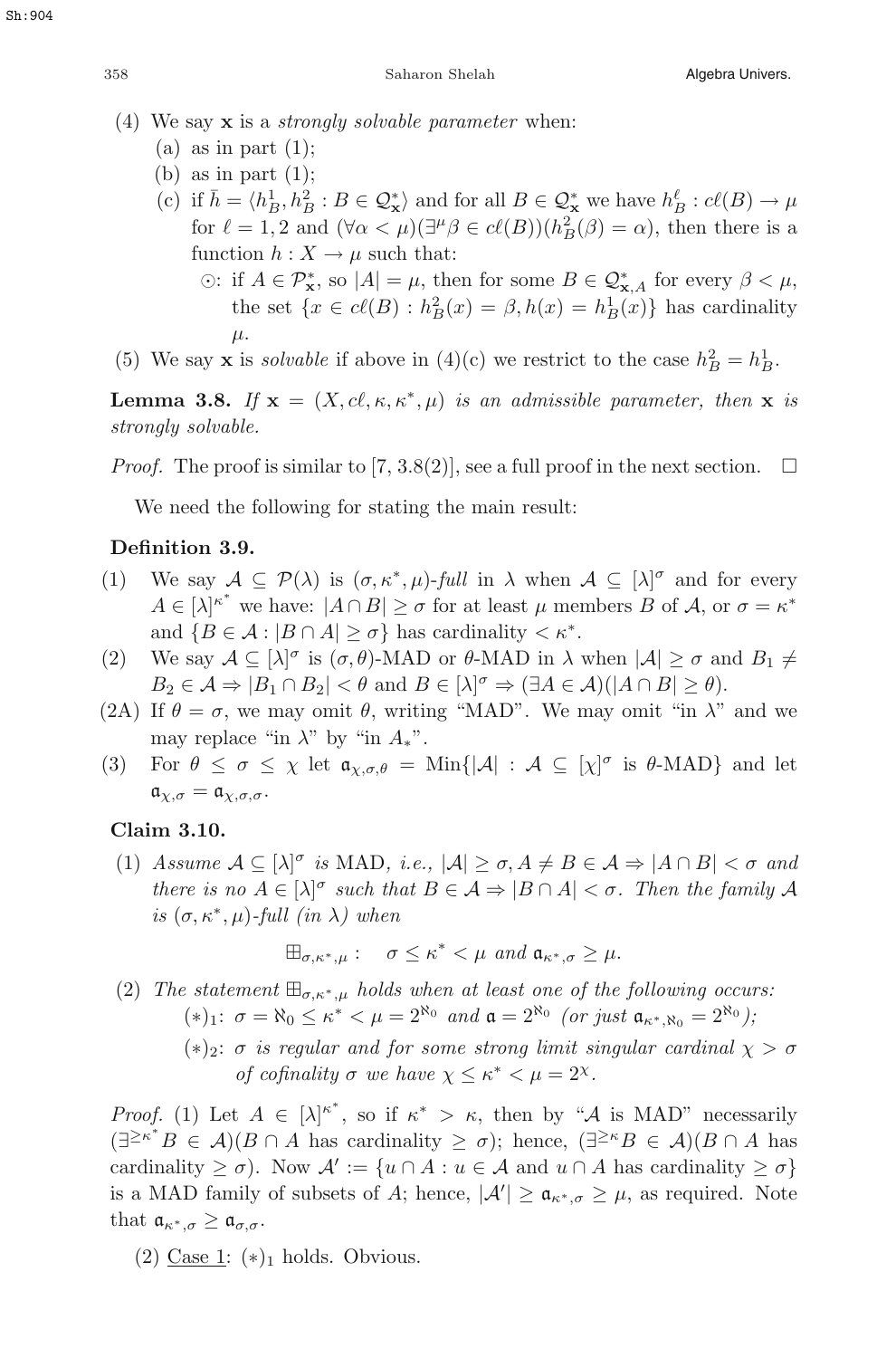<u>Case 2</u>: We have  $(*)_2$  so  $\sigma, \chi, \kappa^*, \mu$  are as there. Verifying  $\boxplus_{\sigma,\kappa^*,\mu}$ , the first demand " $\sigma \leq \kappa^* \langle \mu \rangle$ " is obvious - just check  $(*)_2$ , but we have to prove  $a_{\kappa^*,\sigma} \geq \mu$ ; see Definition 3.9(3). So assume  $\mathcal{A} \subseteq [\kappa^*]^{\sigma}$  is  $\sigma$ -MAD in  $\kappa^*$ ; we need to prove that  $|A| > \mu$ . need to prove that  $|\mathcal{A}| \geq \mu$ .

Let  $A \in [\kappa^*]^{\chi}$  and  $\mathcal{A}' := \{u \cap A : u \in \mathcal{A}; \text{ then } |u \cap A| = \sigma\}$  has cardinality  $\kappa^*$  and clearly  $A$  is a MAD subfamily of  $[A]^\sigma$ . But:  $\geq \kappa^*$  and clearly A is a MAD subfamily of  $[A]^\sigma$ . But:<br> $\odot \cdot$  there is a MAD family  $A_\circ \subset [A]^\sigma$  of cardinality

 $\odot_1$ : there is a MAD family  $\mathcal{A}_0 \subseteq [A]^\sigma$  of cardinality  $\chi^\sigma = 2^\chi$ ;<br>  $\odot_2$ : if  $u \in \Lambda'$  and over  $u \in [A]^\sigma$ , then  $[x \in A_2 : |u \cap u| > \sigma$ 

 $\odot_2$ : if  $u \in \mathcal{A}'$  and even  $u \in [A]^\sigma$ , then  $|\{v \in \mathcal{A}_0 : |v \cap u| \geq \sigma\}| \leq 2^\kappa$ . Hence, necessarily  $|\mathcal{A}'| = 2^{\chi} = \mu$ , and so  $\{B \in \mathcal{A} : A \cap B$  of cardinality  $\sigma\}$  has cardinality  $\mu$ , as required.  $\square$ 

We shall use the following definition for  $\sigma = \aleph_0$  in the proof of the main result in this section:

**Definition 3.11.** Assume  $\lambda$  is an infinite cardinal,  $\mathcal{A} \subseteq [\lambda]^\sigma$  a MAD family,  $\vert A \vert = \lambda^\sigma$  and  $\bar{v}^* = \langle v^* \rangle$   $\infty$   $\leq \lambda^\sigma$ ) equivariates A with no constitions. For  $|\mathcal{A}| = \lambda^{\sigma}$ , and  $\bar{u}^* = \langle u^*_{\alpha} : \alpha < \lambda^{\sigma} \rangle$  enumerates A with no repetitions. For every  $A \subseteq \lambda^{\sigma}$  we define set $(A) =$  set $(A, \bar{u}^*)$  as

$$
\bigcup \left\{ u_{\alpha}^* : \text{ the set } u_{\alpha}^* \cap (\bigcup \{ u_{\beta}^* : \beta \in A \}) \text{ is an infinite set} \right\} \cup (\lambda \cap A).
$$

#### **Claim 3.12.**

- (1) There is a reflexive group  $G \subseteq {}^{\lambda} \mathbb{Z}$  of cardinality  $\in [\lambda, \lambda^{\mu}]$  when: (a)  $(\kappa, \kappa^*, \mu)$  is an admissible triple,  $\mu < \mu_{\text{first}}$ ;
	- (b) at least one of the following holds:  $(\alpha) \mathfrak{a} = 2^{\aleph_0} = \mu \text{ and } \kappa = \aleph_0;$ 
		- (β)  $\kappa$  is strong limit singular of cofinality  $\aleph_0$  and  $\mu = 2^{\kappa}$ ;
		- ( $\gamma$ ) there is a MAD family  $A \subseteq [\mu]^{\aleph_0}$  which is  $(\aleph_0, \kappa^*, \mu)$ -full, i.e., such that: if  $A \in [\mu]^{\kappa^*}$ , then

 $|\{u \in \mathcal{A} : u \cap B \text{ is infinite }\}| = \mu.$ 

(2) Given  $\mu$ , for every  $\lambda \geq \mu$  there are  $\mathcal{A}_1, \mathcal{A}_2$  as in  $\mathcal{D}_{\lambda,\mu}$  of 2.7 provided that there are an admissible triple,  $(\kappa, \kappa^*, \mu)$  and a  $(\aleph_0, \kappa^*, \mu)$ -full MAD family  $A \subseteq [\lambda]^{\aleph_0}.$ 

**Remark 3.13.** (1) Concerning Claim 3.12(2), if  $\kappa < \mu_{\text{first}}$ , then trivially Claim 2.7 applies.

(2) Actually [8, §3] deals essentially with equiconsistency results for such properties.

*Proof of Claim 3.12.* (1) First, there is a MAD family  $\mathcal{A} \subseteq [\lambda]^{\aleph_0}$ . It is  $(\kappa, \kappa^*, \mu)$ -full. [Why? If assumption  $(b)(\alpha)$ , then by Claim 3.10 using  $(*)_1$ in part (2) there; if  $(b)(\beta)$ , then by Claim 3.10 using  $(*)_2$  of part (2) there, with  $\kappa$  here standing for  $\chi$  there; of course also (b)( $\gamma$ ) implies this.] Second, the result follows from part (2) and Claim 2.7.

(2) Without loss of generality  $\lambda > \mu$ , as otherwise the conclusion is trivial. We use the Lemma 3.8.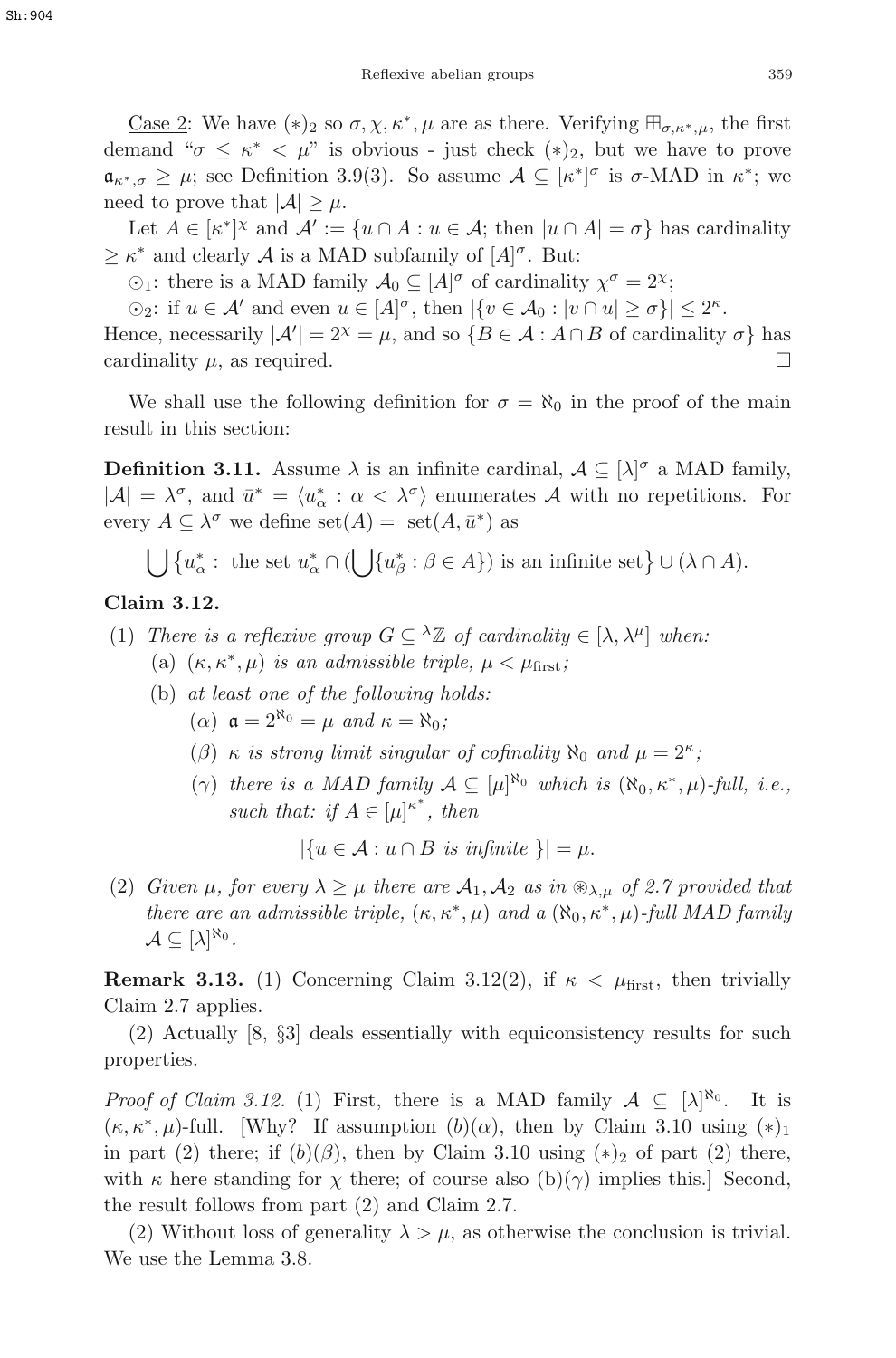To apply it we shall choose X, cl and let  $\mathbf{x} = (X, c\ell, \kappa, \kappa^*, \mu)$  to show that the demands there hold. Let  $\mathcal{A} \subseteq [\lambda]^{\aleph_0}$  be a MAD family of cardinality  $\lambda^{\aleph_0}$ <br>which is  $(\kappa \kappa^* \mu)$  full and without loss of generality  $A \cap \lambda = \emptyset$  i.e., no  $\mu \in \Lambda$ which is  $(\kappa, \kappa^*, \mu)$ -full and, without loss of generality,  $A \cap \lambda = \emptyset$ , i.e., no  $u \in A$ is a countable ordinal; let  $\bar{u}^* = \langle u^*_{\alpha} : \alpha < \lambda^{\aleph_0} \rangle$  list A with no repetitions.<br>Recall that by the claim's assumption  $u = 2^{\kappa}$  and let  $X = \lambda + 4$  i.e., i.e.

Recall that by the claim's assumption,  $\mu = 2^{\kappa}$  and let  $X = \lambda \cup A$ , i.e., if  $\alpha$  is an ordinal of cardinality  $\aleph_0$ , then  $\alpha \notin \mathcal{A}$ . We define a function  $cl : \mathcal{P}(\lambda \cup \mathcal{A}) \rightarrow$  $\mathcal{P}(\lambda \cup \mathcal{A})$  by:

$$
cl(A) := A \cup \{ B \in \mathcal{A} : B \cap \text{set}(A, \bar{u}^*) \text{ is infinite} \},
$$

where set( $A, \bar{u}^*$ ) is defined in Definition 3.11 with  $\aleph_0$  here standing for  $\sigma$  there.

We shall prove

 $\otimes$ : the quintuple  $\mathbf{x} = (X, c\ell, \kappa, \kappa^*, \mu)$  is an admissible parameter.

We should check the demands of Definition  $3.7(1)(2)$ .

Clause (a): that  $c \ell : \mathcal{P}(X) \to \mathcal{P}(X)$  is trivial by our choices of X, cl Clause (b):  $\kappa \leq \kappa^* \leq \mu = \mu^{\kappa}$ , which is trivial.

Clause (c): that  $(\kappa, \kappa^*, \mu)$  is an admissible triple holds by our assumption (a) of Claim 3.12.

So we can apply Lemma 3.8; hence, **x** is strongly solvable, see Definition 3.7(3). To apply it, we should choose  $\bar{h} = \langle h_u^1, h_u^2 : u \in \mathcal{Q}_\infty^* \rangle$ .<br>Civen  $u \in \mathcal{Q}^*$ , hence  $u \in [X]^{\kappa}$ , we let  $h^2 : e^{\ell(u)} \to u$  he so

Given  $u \in \mathcal{Q}_{\mathbf{x}}^*$ , hence  $u \in [X]^{\kappa}$ , we let  $h_u^2 : cl(u) \to \mu$  be such that

$$
(\forall \alpha < \mu)(\exists^{\mu} \beta \in c\ell(u))[h_u^2(\beta) = \alpha].
$$

Let  $h_u^1(x)$  be  $h_u^2(x)$ .<br>So by clause (c) a

So by clause (c) of Definition 3.7(4), there is a function  $h: X \to \mu$  satisfying  $\odot$  from Definition 3.7(4). We define  $\mathcal{A}_{\ell} := \{A \in \mathcal{A} : h(A) = \ell\} \subseteq \mathcal{A}$  for  $\ell = 1, 2$ and it suffices to check that  $(\mathcal{A}_1, \mathcal{A}_2)$  are as required in  $\mathcal{D}_{\lambda,\mu}$  of Claim 2.7.

First, as  $A_1, A_2 \subseteq A$  and  $A$  is  $\subseteq [\lambda]^{\aleph_0}$ , clearly  $A_1, A_2 \subseteq [\lambda]^{\aleph_0}$ .<br>Second glauge (a) there says "at  $\subseteq A_1 \wedge a$  is  $\subseteq A_2 \Rightarrow a \cup Q$ ".

Second, clause (a) there says " $u_1 \in A_1 \wedge u_2 \in A_2 \Rightarrow u_1 \cap u_2$  is finite" and this holds as  $\mathcal{A}_1, \mathcal{A}_2$  are disjoint subsets of  $\mathcal A$  which is a MAD subset of  $[\lambda]^{\aleph_0}$ .<br>Third and lastly clause (b) from  $\hat x$ , of Definition 2.7 says that  $x^+(\mathcal A^{\perp})$ .

Third and lastly, clause (b) from  $\mathcal{D}_{\lambda,\mu}$  of Definition 2.7 says that  $\kappa^+(\mathcal{A}_{\ell}^{\perp}) \leq$ μ. So, towards a contradiction, assume  $A \subseteq \lambda$ , |A| = μ and  $A \in \mathcal{A}_{\ell}^{\perp}$ , i.e.,  $\mu_{\ell} \in \Lambda_{\ell}$ ,  $\lambda_{\ell} \in \Lambda_{\ell}$ ,  $\lambda_{\ell} \in \Lambda_{\ell}$ ,  $\lambda_{\ell} \in \Lambda_{\ell}$ ,  $\lambda_{\ell} \in \Lambda_{\ell}$ ,  $\lambda_{\ell} \in \Lambda_{\ell}$ ,  $\lambda_{\ell} \in \Lambda_{\ell}$ ,  $\lambda_{\ell$ " $u \in \mathcal{A}_{\ell} \Rightarrow A \cap u$  is finite". Let  $\mathcal{A}' := \{u_{\alpha}^* \in \mathcal{A} : A \cap u_{\alpha}^* \text{ is infinite}\}.$ <br>Now if  $A \in \mathcal{D}^*$  then by the definition of " $A \in \mathcal{D}^*$ " in Definition

Now if  $A \in \mathcal{P}_{\mathbf{x}}^*$ , then by the definition of " $A \in \mathcal{P}_{\mathbf{x}}^{*}$ " in Definition 3.7(3), there is  $B \subseteq A$  which belongs to  $\mathcal{Q}_{\mathbf{x},A}^*$ ; hence,  $|B| = \kappa$  and recall that  $\kappa < \mu$ .<br>Closely  $e^{\ell(B)} \setminus \subset A' \subset A$  and by the choice of h for some such  $B$ , there is Clearly  $c(\mathcal{B})\setminus \lambda \subseteq \mathcal{A}' \subseteq \mathcal{A}$  and by the choice of h for some such B, there is  $u_{\alpha_{\ell}}^* \in cl(B)$  satisfying  $h(u_{\alpha_{\ell}}^*) = \ell$ . Also as  $u_{\alpha_{\ell}}^* \in cl(B) \cap \mathcal{A} \subseteq cl(A) \cap \mathcal{A}$ ;<br>closely  $h(x^*) = \ell$  and  $x^* \subseteq \mathcal{A}$ , a contradiction to " $\mathcal{A} \subseteq \mathcal{A}^{\perp}$ ". So we are clearly  $h(u_{\alpha_{\ell}}^{*}) = \ell$  and  $u_{\alpha_{\ell}}^{*} \in \mathcal{A}_{\ell}$ , a contradiction to " $A \in \mathcal{A}_{\ell}^{\perp}$ ". So we are<br>left with province  $A \subseteq \mathcal{D}^{*}$ . This follows from the choice of  $A \subseteq \{1\}^{R_0}$  as MAD left with proving  $A \in \mathcal{P}_{\mathbf{x}}^*$ . This follows from the choice of  $\mathcal{A} \subseteq [\lambda]^{\aleph_0}$  as MAD  $(\kappa, \kappa^*, \mu)$ -full.  $\Box$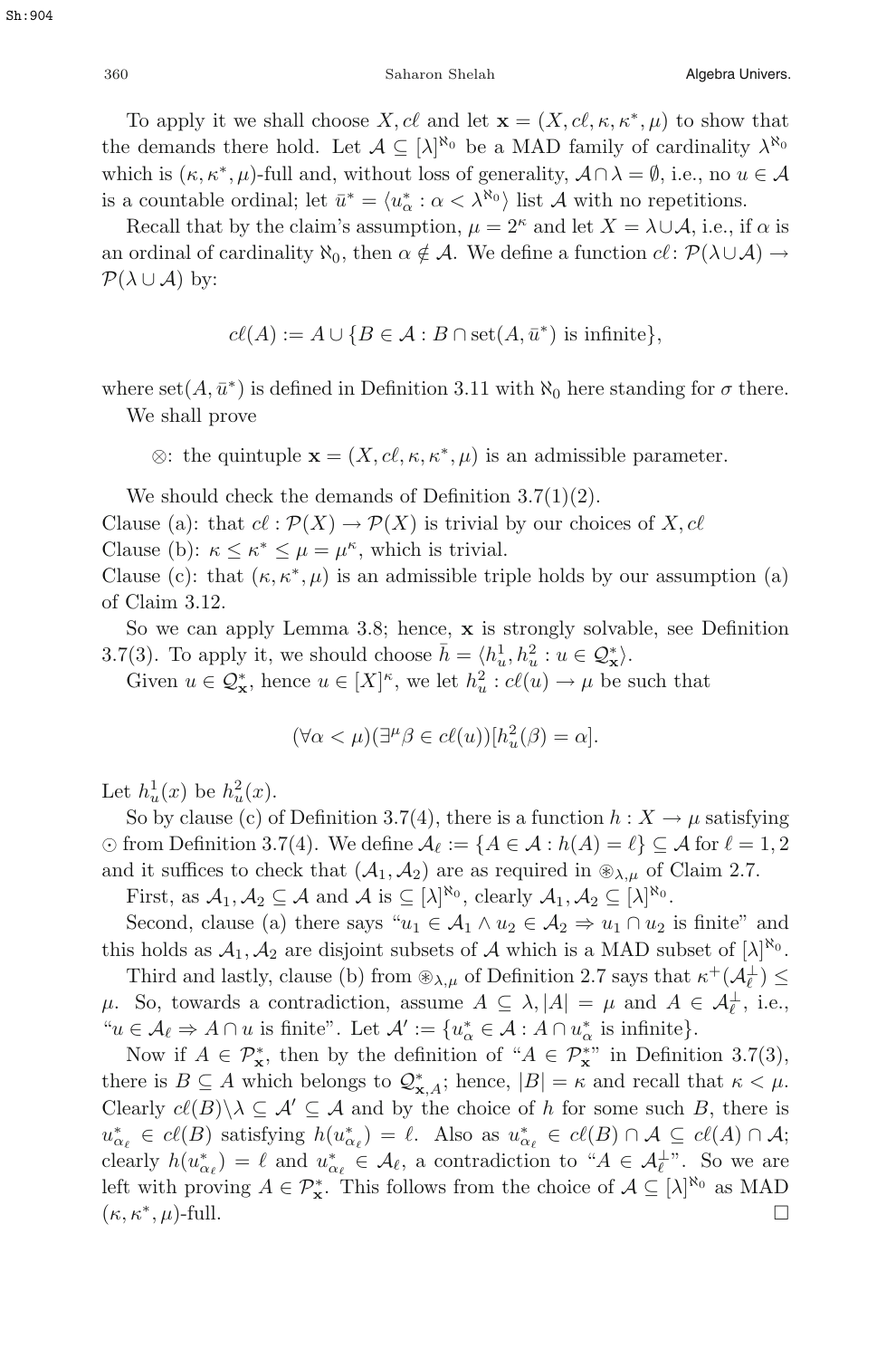Note that it is very hard to violate  $(\forall \lambda)(\circledast_{\lambda,\mu_{\text{first}}}).$ 

# **Claim 3.14.**

(1) If  $\chi$  is strong limit (uncountable),  $\mathbb P$  is a (set) forcing and,

 $\mathbb{P} \mathbb{P}^{n_2 \aleph_0} > \chi$  and  $\chi$  is still a limit cardinal".

where  $\mathbb P$  has cardinality  $\leq \chi$  or at least satisfies the  $\chi^+$ -c.c., then in  $\mathbf V^{\mathbb P}$ the triple  $(\aleph_0, \chi, 2^{\aleph_0})$  is admissible.

- (1A) If  $\mathbb P$  is a (set) forcing,  $\kappa < \chi$  are strong limit cardinals,  $\Vdash_{\mathbb P}$  " $\chi$  is a limit cardinal and  $\kappa$  is a strong limit cardinal of cofinality  $\aleph_0$ ,  $\chi < \kappa^{\aleph_0}$ ", and P satisfies the  $\chi$ -c.c., then the tuple  $(\kappa, \chi, \kappa^{\aleph_0})$  is admissible.
- (2) If  $\mathcal{L}_{\lambda,\mu}$  of Claim 2.7 holds,  $\mu = \mu_{\text{first}}$  or just  $\mu$  is regular and  $\mathbb P$  is a forcing notion of cardinality  $\lt \mu$ , then we have  $\mathcal{L}_{\lambda}$  in  $\mathbf{V}^{\mathbb{P}}$  also.

*Proof.* (1) Without loss of generality, there is  $\delta$ , a limit ordinal such that  $\Vdash_{\mathbb{P}}$  " $\mu = \aleph_{\delta}$ ", and the first demand of Definition 3.3(1) and clause (a) of Definition 3.3(2) hold.

By [7], or see [9], in **V** we have  $\odot_1$ : for every  $\lambda > \chi$  for some  $\theta = \theta_{\lambda} < \mu$ we have  $cov(\lambda, \langle \chi, \langle \chi, \theta_\lambda \rangle) = \lambda$ . This continues to hold in  $V^{\mathbb{P}}$  if we use  $\theta_{\lambda}^1 = \theta_{\lambda} + (\text{cf}(\chi))^+$  when  $\chi$  is singular and  $\theta_{\lambda}' = \theta_{\lambda}$  when  $\chi$  is regular. This is more than required in clauses (b) (c) of Definition 3.3 more than required in clauses (b), (c) of Definition 3.3.

 $(1A)$  and  $(2)$  are easy.

**Remark 3.15.** (1) The holding of " $\theta$  witnesses  $(\kappa, \kappa^*, \mu)$  is  $\lambda$ -admissible" is characterized in [6, §6].

(2) On earlier results concerning such problems and earlier history see Hajnal–Juhasz–Shelah [4].

## **4. Appendix: the proof of Lemma 3.8**

Proof of Lemma 3.8. We are assuming  $\mathbf{x} = (X, c\ell, \kappa, \kappa^*, \mu)$  is an admissible parameter and we shall prove that it is strongly solvable. In Definition 3.7(4), clauses (a), (b) hold trivially so it suffices to prove clause (c). So let  $\bar{h}$  =  $\langle h_B^1, h_B^2 : B \in \mathcal{Q}_{\mathbf{x}}^* \rangle$  as there be given.<br>We prove by induction on  $\bigwedge_{i=1}^{\infty}$ 

We prove by induction on  $\lambda \in [\mu, |X|]$  that:

- (\*)<sub>λ</sub> if Z, Y are disjoint subsets of X such that  $|Y| \leq \lambda$ , then there are  $h, Y^+$  such that
	- (a)  $Y \subset Y^+ \subset X \backslash Z$
	- (b)  $|Y^+| \leq \lambda$
	- (c) h is a function from  $Y^+$  to  $\mu$
	- (d) if  $A \in \mathcal{P}_x^*, \kappa^* \leq \theta < \mu$ , the cardinal  $\theta$  is a witness to  $(\kappa, \kappa^*, \mu)$ <br>being a semigraphic  $|A \cap Y^+| > \theta |A \cap Z| < \mu$  and  $\beta < \mu$  then being  $\lambda$ -admissible,  $|A \cap Y^+| \ge \theta$ ,  $|A \cap Z| < \mu$  and  $\beta < \mu$  then  $|\{x : h_B^2(x) = \beta \text{ and } h(x) = h_B^1(x)\}| = \mu \text{ for some } B \in \mathcal{Q}_A^*$ .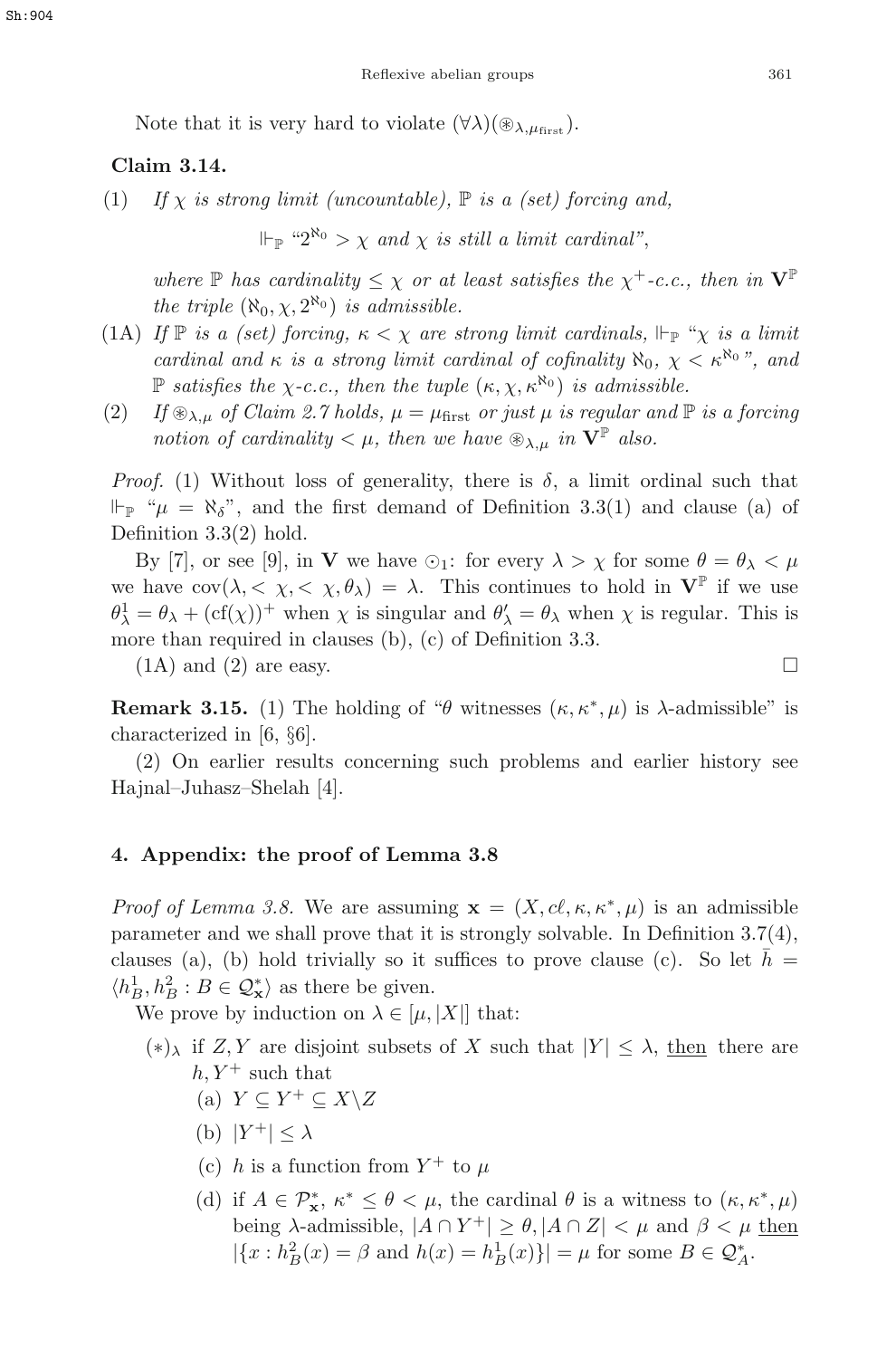**Case A:**  $\lambda = \mu$ , so  $|Y| \leq \mu$ .<br>  $|V| \leq \mu - \mu^{\kappa}$  there is a set Y As  $|Y| \leq \mu = \mu^{\kappa}$ , there is a set  $Y^+$  of cardinality  $\leq \mu$  such that  $Y \subseteq Y^+ \subseteq Y \setminus Z$  and  $X\backslash Z$  and

 $\odot_1$ : if  $B \subseteq Y^+$  and  $|B| \leq \kappa$  and  $|c\ell(B)| = \mu$ , then  $c\ell(B) \setminus Z \subseteq Y^+$ . Let  $\mathcal{P} =$ 

 ${B \subseteq Y^+ : |B| \leq \kappa \text{ and } (h_B^2)^{-1}(\{\beta\}) \setminus Z \text{ has cardinality } \mu \text{ for every } \beta < \mu }$ .

Clearly  $|\mathcal{P}| \leq |\{B : B \subseteq Y^+ \text{ and } |B| \leq \kappa\}| \leq |Y^+|^{\kappa} \leq \mu^{\kappa} = \mu$ , and for every  $B \in \mathcal{D}$  and  $\beta < \mu$  the set  $(h^2)^{-1}(\{A\}) \leq \kappa$  is included in  $Y^+$  and has cardinality  $B \in \mathcal{P}$  and  $\beta < \mu$  the set  $(h_B^2)^{-1}(\{\beta\}) \setminus Z$  is included in  $Y^+$  and has cardinality<br> $\mu$ , So  $((h^2)^{-1}(f\beta)) \setminus Z$ ,  $B \in \mathcal{P}$  and  $\beta < \mu$  is a socurate of  $\mu$  subsets of  $Y^+$ μ. So  $\langle (h_B^2)^{-1}(\{\beta\})\rangle Z$ :  $B \in \mathcal{P}$  and  $\beta < \mu$  is a sequence of μ subsets of Y<sup>+</sup><br>case of explicitly μ. Hence there is a sequence  $C_{\mathcal{P}}$  a  $\leq$   $B \in \mathcal{P}$ ,  $\beta < \mu$ ) of each of cardinality  $\mu$ . Hence there is a sequence  $\langle C_{B,\beta} : B \in \mathcal{P}, \beta < \mu \rangle$  of pairwise disjoint sets such that  $C_{B,\beta} \subseteq (h_B^2)^{-1}(\{\beta\})$  and  $|C_{B,\beta}| = \mu$ .<br>Define a function b from Y<sup>+</sup> to u such that b  $\restriction C_{B,\beta} \subseteq h^1$  for  $B \subseteq$ 

Define a function h from  $Y^+$  to  $\mu$  such that  $h \restriction C_{B,\beta} \subseteq h_B^1$  for  $B \in \mathcal{P}, \beta < \mu$ <br>b f  $(Y^+ \setminus \bigcup_{B \in \mathcal{P}} C_{B, \beta} \subseteq \mathcal{P}$  and  $\beta < \mu$ ) is constantly zero. and  $h \restriction (Y^+ \setminus \bigcup \{C_{B,\beta} : B \in \mathcal{P} \text{ and } \beta < \mu \})$  is constantly zero.<br>Cloarly clauses (a) (b) (c) of (x), hold. For clause (d) a

Clearly clauses (a), (b), (c) of  $(*)_\lambda$  hold. For clause (d), assume  $A \in \mathcal{P}^*_\mathbf{x}$ ,<br>d  $|A \cap Z| \leq u, \theta \in [\epsilon^*, u]$  witness that the tuple  $(\kappa \epsilon^*, u)$  is u admissible and  $|A \cap Z| < \mu, \theta \in [\kappa^*, \mu)$  witness that the tuple  $(\kappa, \kappa^*, \mu)$  is  $\mu$ -admissible, and  $|A \cap Y^+| \ge \theta$ . Then by Definition 3.7(3), there is a set  $B \in \mathcal{Q}_{\mathbf{x},A}^*$ , so  $B \subset A |B| \le \kappa$  and  $|e(\ell B)| = \mu$ . Cloarly  $B \in \mathcal{D}$  and so clause (d) holds by  $B \subseteq A, |B| \leq \kappa$  and  $|c\ell(B)| = \mu$ . Clearly  $B \in \mathcal{P}$  and so clause (d) holds by the choice of  $h$ . So the function  $h$  is as required.

**Case B:**  $\lambda > \mu$ .

Let  $\chi = (2^{\lambda})^+$  and choose  $\langle N_i : i \leq \lambda \rangle$  an increasing continuous sequence of elementary submodels of  $(\mathcal{H}(\lambda) \subset \mathcal{L}^*)$  such that  $X$  of  $Y$ ,  $Z$   $\lambda$  is  $\kappa^*$  is belong elementary submodels of  $(\mathcal{H}(\chi), \in, \leq^*_{\chi})$  such that  $X, cl, Y, Z, \lambda, \kappa, \kappa^*, \mu$  belong<br>to the set  $N_{\kappa}, \mu + 1$  is included in  $N_{\kappa}$  and the sequence  $(N_{\kappa}, i \leq \delta)$  belongs to the set  $N_0$ ,  $\mu + 1$  is included in  $N_0$ , and the sequence  $\langle N_i : i \leq j \rangle$  belongs to  $N_{i+1}$  (when  $j < \lambda$ ) and  $||N_i|| = \mu + |i|$ .

Choose  $\theta \in [\kappa^*, \mu)$  which witnesses that the triple  $(\kappa, \kappa^*, \mu)$  is  $\lambda$ -admissible. We define by induction on  $i < \lambda$ , a set  $Y_i^+$  and a function  $h_i$  as follows:<br>  $\hat{f}(\lambda)$  is the  $\lambda^*$ -first pair  $(Y^* h^*)$  such that:  $\circledast$ :  $(Y_i^+, h_i)$  is the  $\lt^*_\chi$ -first pair  $(Y^*, h^*)$  such that:

- (a)  $Y^* \subseteq X \setminus (Z \cup \bigcup_{j$ (b)  $Y \cap N_i \setminus \bigcup_{j < i} Y_j^+ \setminus Z \subseteq X \cap N_i \setminus \bigcup_{j < i} Y_j^+ \setminus Z \subseteq Y^*;$
- (c)  $|Y^*| < \mu + i$
- (d)  $h^*: Y^* \to \mu$ ;
- (e)  $h^* \restriction ((h^2_B)^{-1}(\{\beta\}) \cap Y^*)$  coincides with  $h^1_B$  on a set of cardinality  $\mu$ <br>for some  $B \subseteq O^*$  and system  $\beta \leq \mu$ , when for some  $g'$ . for some  $B \in \mathcal{Q}_{\mathbf{x},A}^*$ , and every  $\beta < \mu$ , when for some  $\theta'$ :  $(\alpha)$   $A \in \mathcal{P}_{\mathbf{x}}^*$ ,
	- (β)  $\kappa^* \leq \theta' < \mu$ , moreover  $\theta'$  is a witness for the triple  $(\kappa, \kappa^*, \mu)$ being  $(\mu + |i|)$ -admissible,
	- ( $\gamma$ )  $|A \cap Y^*| \ge \theta'$ ,
	- (δ)  $|A \cap (Z \cup \bigcup_{j.$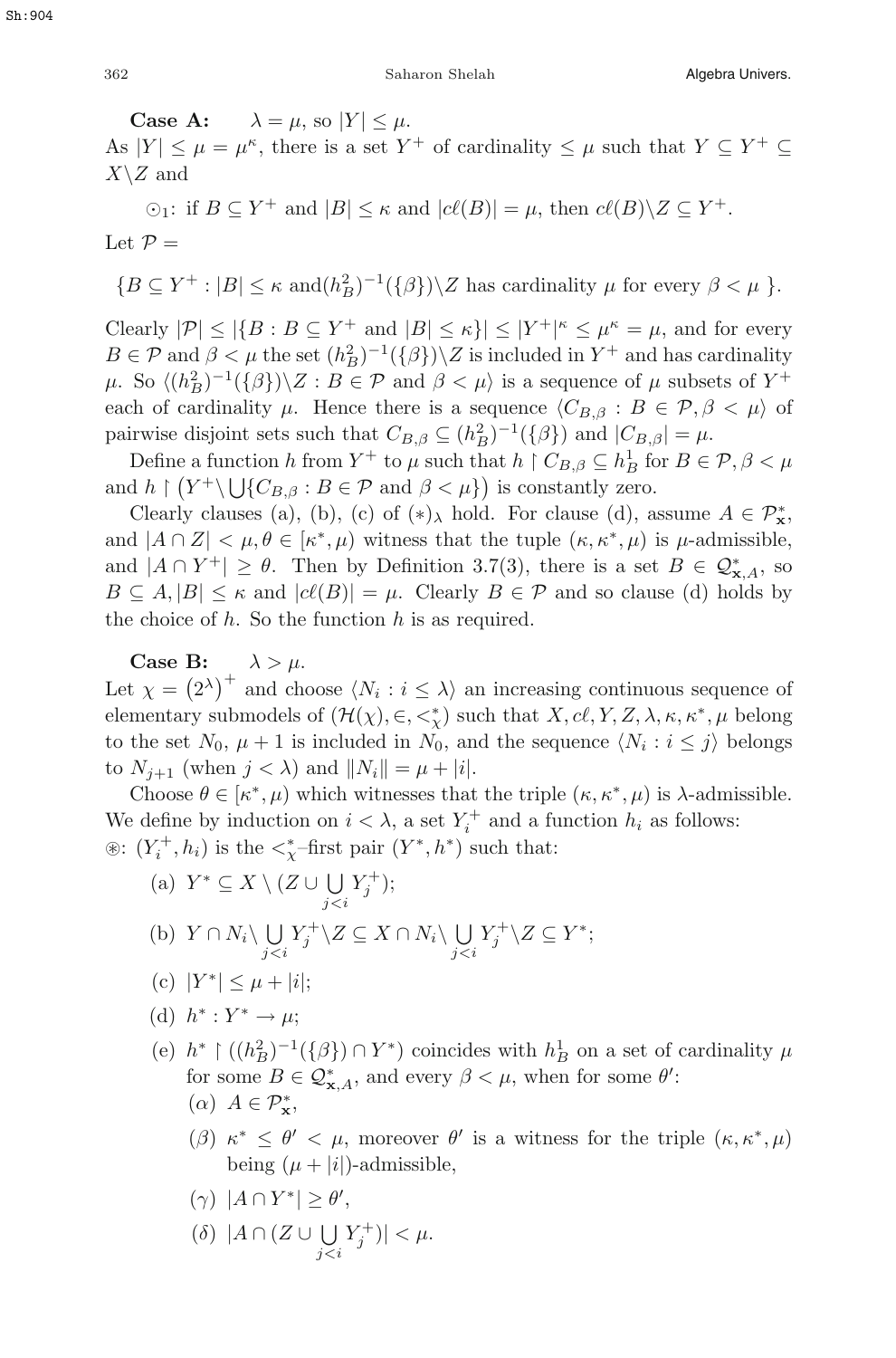Note:  $(Y_i^+, h_i)$  exists by the induction hypothesis applied to the cardinal<br> $\cdots$   $u + |i|$  and the sets  $Z' \cdots Z + |1| = Y^+$  and  $Y' \cdots X \cap N \setminus 1 = Y^+$  so we  $\lambda' := \mu + |i|$  and the sets  $Z' := Z \cup \bigcup_{j < i} Y_j^+$  and  $Y' := X \cap N_i \setminus \bigcup_{j < i} Y_j^+$  so we<br>can carry out the induction. Also it is open to prove by induction on i that can carry out the induction. Also it is easy to prove by induction on  $i$  that

$$
\oplus: \text{ (a) } \langle (Y_j^+, h_j) : j \le i \rangle \in N_{i+1}
$$
\n
$$
\text{(b) } Y_j^+ \subseteq N_{j+1}
$$

[Why? First we show  $\langle (Y_j^+, h_j) : j < i \rangle \in N_{i+1}$  as the induction can be appriod inside  $N_{i+1}$ . Now  $Y^+$  h  $\subset N_{i+1}$  as we always have above "the  $\prec^*$ carried inside  $N_{i+1}$ . Now  $Y_i^+, h_i \in N_{i+1}$  as we always have chosen "the  $\lt^*_{\chi^+}$ " first", so clause (a) above holds. As for  $Y_i^+ \subseteq N_{i+1}$ , i.e., clause (b), note that  $|Y_{i-1}^+| = u + |i|$  and  $(u+1) \subseteq N_{i+1}$ ,  $i+1 \subseteq N_{i+1}$ , by the choice of  $(N_i, i \leq \lambda)$ .  $|Y_j^+| = \mu + |i|$  and  $(\mu + 1) \subseteq N_{j+1}, j+1 \subseteq N_{j+1}$  by the choice of  $\langle N_i : i < \lambda \rangle$ . Let  $Y^+ = \bigcup_{i \in \lambda} Y_i^+$  and  $h = \bigcup_{i \in \lambda} h_i$ . Clearly  $Y \subseteq N_\lambda = \bigcup_{i \in \lambda} N_i$  as  $Y \in N_0, i < \lambda \Rightarrow i \subseteq N_i \subseteq N$  and  $|Y| = \lambda$ , so  $\lambda \in N_0$  and  $\lambda \subseteq N_\lambda$ ; hence, by requirement (b) of  $\mathfrak{B}, Y \subseteq Y^+$  (and even  $X \cap N_\lambda \backslash Z \subseteq Y^+$ ). By requirements (c) (and (a)) of  $\mathcal{L}, |Y^+| \leq \lambda$ ; by requirement (a) of  $\mathcal{L}, Y^+ \subseteq X\setminus Z$ , and by rquirement (b) of  $\mathcal{L}$ , even  $Y^+ = X \cap N_\lambda \backslash Z$ .

By requirements (a) and (d) of  $\mathcal{F}$ , h is a function from Y<sup>+</sup> to  $\mu$ . So in  $(*)_{\lambda}$ for Y, Z, demands (a), (b), (c) on  $Y^+, h$  are satisfied; so it suffices to prove demand (d) there. Suppose  $A \in \mathcal{P}_x^*, \kappa^* \leq \theta < \mu$  and moreover,  $\theta$  witnesses that the triple  $(\kappa, \kappa^*, \mu)$  is  $\lambda$ -admissible,  $|A \cap Y^+| \ge \theta$ ,  $|A \cap Z| < \mu$ , and  $\beta < \mu$ ; we should prove "for every  $\beta < \mu$ ,  $h \restriction ((h_B^2)^{-1}(\{\beta\}) \cap Y^+)$  coincides with  $h_B^1$ <br>con a set of eardinality u for some  $B \subseteq O^*$ , "Then  $|A \cap N_+| > \theta$ . Choose a on a set of cardinality  $\mu$  for some  $B \in \mathcal{Q}_{\mathbf{x},A}^*$ . Then  $|A \cap N_\lambda| \ge \theta$ . Choose a pair  $(\delta^* A^*)$  such that: pair  $(\delta^*, \theta^*)$  such that:

- $\otimes$ : (i)  $\delta^*$  <  $\lambda$ ,
	- (ii)  $\theta^*$  witnesses that  $(\kappa, \kappa^*, \mu)$  is  $(\mu + |\delta^*|)$ -admissible, hence  $\kappa^* \leq \theta^* < \mu$ ,
	- (iii)  $|A \cap N_{\delta^*}| > \mu$  or  $\delta^* = \lambda$ ,
	- (iv) under (i), (ii), and (iii),  $\delta^*$  is minimal.

This pair is well defined as  $(\lambda, \theta)$  satisfies requirements (i), (ii), and (iii).

Subcase  $B1: \delta^*$  is zero.

So  $|Y_0^+ \cap A| \ge \theta^* \ge \kappa^*$  hence by the choice of  $h_0$ , i.e. clause (e) of  $\circledast$ , recalling  $A \subset \mathcal{D}^*$  we are done.  $A \in \mathcal{P}_{\mathbf{x}}^*$  we are done.

Subcase B2:  $\delta^* = i + 1$ .

So  $\delta^* < \lambda$ ; clearly the pair  $(i, \theta^*)$ , standing for  $(\delta^*, \theta^*)$ , satisfies clauses (i) and (ii) of  $\otimes$ , so it cannot satisfy clause (iii) there, as then  $(\delta^*, \theta^*)$  fails clause (iv). This means that  $|A \cap N_i| < \mu$ , but  $\bigcup \{Y_j^+ : j < i\} \subseteq N_i$ ; hence,  $|A \cap L| = |Y^+| \leq \mu$ , but also  $|A \cap Z| \leq \mu$ , and hence  $|A \cap (Z+L)| = |Y^+| \leq \mu$ .  $|A \cap \bigcup_{j < i} Y_j^+| < \mu$ , but also  $|A \cap Z| < \mu$ , and hence  $|A \cap (Z \cup \bigcup_{j < i} Y_j^+)| < \mu$ .<br>Clearly  $\theta^*$  with good that  $(\mu, \mu^* \mu)$  is  $(\mu, \mu^* \mu)$  admissible holds (as  $\mu, \mu^* \mu$ ) Clearly  $\hat{\theta}^*$  witnesses that  $(\kappa, \kappa^*, \mu)$  is  $(\mu + |i|)$  admissible holds (as  $\mu + |i|$ )  $\mu + |i+1| = \mu + |\delta^*|$ , so if  $|A \cap Y_i^+| \ge \theta^*$ , we are done by the choice of  $h_i$ , i.e., <br>by elayse (c) of  $\hat{\mathbb{R}}$ ; if not, then  $|A \cap (Z+1)| \le \mu$  and so necessarily by clause (e) of  $\circledast$ ; if not, then  $|A \cap (Z \cup \bigcup_{j and so necessarily$  $A \cap Y_{i+1}^+ \supseteq A \cap N_{i+1} \setminus \cup \{Y_j^+ : j < i+1\} = A \cap N_{\delta^*} \setminus \cup \{Y_j^+ : j < i+1\}$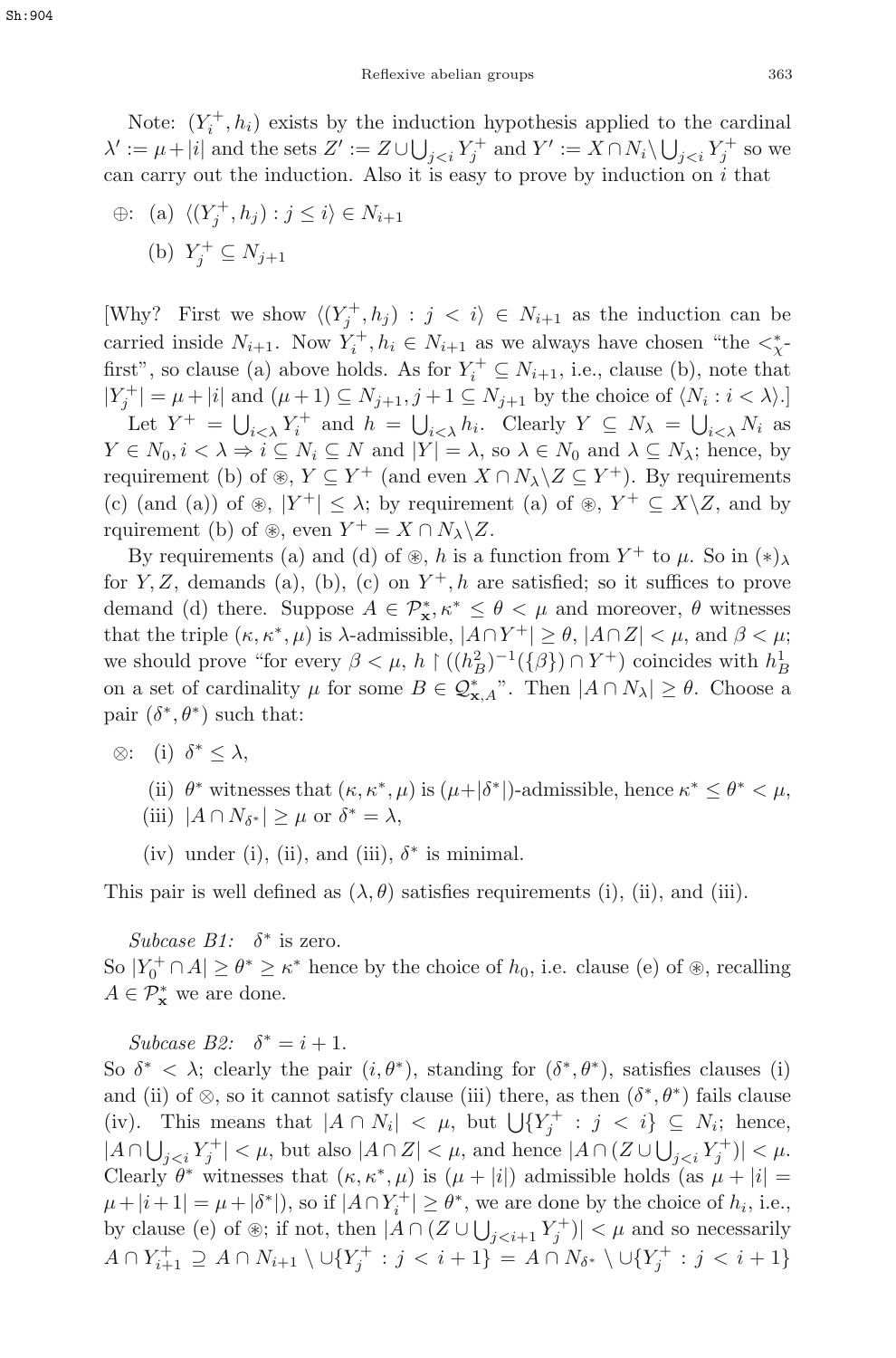364 Saharon Shelah Algebra Univers.

has cardinality  $\geq \theta^*$  (and " $\theta^*$  witnesses that  $(\kappa, \kappa^*, \mu)$  is  $\mu + |i + 1| = |Y_{i+1}^+|$ -<br>admissible" bolds) so we are done by the choice of  $h_{i+1}$ . admissible" holds) so we are done by the choice of  $h_{i+1}$ .

Subcase B3:  $\delta^*$  is a limit ordinal below  $\lambda$ .

For some  $i < \delta^*$ ,  $|A \cap N_i| \geq \theta^*$ . [Why? As  $\theta^* < \mu \leq |A \cap N_{\delta^*}|$ ]. Now in  $N_{i+1}$  there is a maximal family  $\mathcal{Q} \subseteq [X \cap N_i]^{\theta^*}$  satisfying  $[B_1 \neq B_2 \in \mathcal{Q} \Rightarrow$ <br> $[B_1 \cap B_2] \leq \kappa^*$  being by clause (ii) of  $\otimes$  and clause (c) of Definition 3.3(2)  $|B_1 \cap B_2| < \kappa^*$ ; hence, by clause (ii) of ⊗ and clause (c) of Definition 3.3(2), we have  $|Q| \leq \mu + |\delta^*|$ . Choosing the  $\langle \xi \rangle$ -first such  $Q$ , clearly  $Q \in N_{i+1}$ , so<br>recalling  $Q \in N_{i+1} \subset N_i$ , we have  $Q \subset N_i$ . By the choice of  $Q$  necessarily recalling  $\mathcal{Q} \in N_{i+1} \subseteq N_{\delta^*}$ , we have  $\mathcal{Q} \subseteq N_{\delta^*}$ . By the choice of  $\mathcal{Q}$ , necessarily there is  $B \in \mathcal{Q}$  such that  $|B \cap A| \geq \kappa^*$  (if  $A \notin \mathcal{Q}$ , by the maximality of  $\mathcal{Q}$ , and if  $A \in \mathcal{Q}$ , one can choose  $B = A$ ). But as  $B \in \mathcal{Q}$  clearly  $B \in N_{\delta^*}$  and  $|B| = \theta^* < \mu = \mu^{\kappa}$ ; hence,  $[B' \in [B \cap A]^{\kappa} \Rightarrow B \cap A \in N_{\delta^*}]$ . As  $A \in \mathcal{P}^*_{\kappa}$  and  $|B \cap A| \geq \kappa^*$  there is  $B' \in [B \cap A]^{\kappa}$  satisfying  $c\ell(B') \subseteq A \mid c\ell(B')| = \mu$  $|B \cap A| \geq \kappa^*$ , there is  $B' \in [B \cap A]^{\kappa}$  satisfying  $cl(B') \subseteq A$ ,  $|cl(B')| = \mu$ .<br>Closely  $cl(B') \subseteq N_{\kappa}$ ; banco  $cl(B') \subseteq N_{\kappa}$  for some  $i \in (i, \delta^*)$  and banco Clearly  $c\ell(B') \in N_{\delta^*}$ ; hence,  $c\ell(B') \in N_j$  for some  $j \in (i, \delta^*)$ , and hence  $c\ell(B') \subset X \cap N_j$ . So  $|A \cap N_j| > \mu$ . By assumption for some  $\ell' \in [x^*, \mu]$ .  $c\ell(B') \subseteq X \cap N_j$ . So  $|A \cap N_j| \geq \mu$ . By assumption, for some  $\theta' \in [\kappa^*, \mu)$ ,<br>the triple  $(\kappa \kappa^*, \mu)$  is  $(\mu + |\vec{s}|)$  admissible, see Definition 3.3, so the pair  $(\vec{s}, \theta')$ the triple  $(\kappa, \kappa^*, \mu)$  is  $(\mu + |j|)$ -admissible, see Definition 3.3, so the pair  $(j, \theta')$ <br>contradicts the choice of  $(\delta^*, \theta^*)$ contradicts the choice of  $(\delta^*, \theta^*)$ .

Subcase  $B_4$ :  $\delta^* = \lambda$ . As  $\lambda \in N_0$ , there is a maximal family  $\mathcal{Q} \subseteq [\lambda]^{\theta^*}$  satisfying

$$
[B_1 \neq B_2 \in \mathcal{Q} \quad \Rightarrow \quad |B_1 \cap B_2| < \kappa^*]
$$

which belongs to  $N_0$ . By the assumption  $\otimes (ii)$  on  $\theta^*$  and clause (c) of Definition 3.3(2), we know that  $|Q| \leq \lambda$ . But  $\lambda + 1 \subseteq N_{\lambda}$ ; hence,  $Q \subseteq N_{\lambda}$ , and hence  $(\forall B \in \mathcal{Q})(\exists i < \lambda)(B \in N_i)$ . We define by induction on  $j \leq \lambda$ , a one-to-one function  $g_j$  from  $N_j \cap X \setminus Z$  onto an initial segment of  $\lambda$  increasing continuous with j;  $g_j$  is the  $\langle \xi \rangle$ -first such function; clearly  $g_j \in N_{j+1}$ . Let  $\Omega' = \{ s^{-1}(B) : B \subset \Omega \}$ , i.e.,  $\{ s^{-1}(s) : B \subset \Omega \}$ ,  $B \subset \Omega$ ). Clearly for any  $\mathcal{Q}' = \{g_{\lambda}^{-1}(B) : B \in \mathcal{Q}\},\$  (i.e.  $\{\{g_{\lambda}^{-1}(x) : x \in B\} : B \in \mathcal{Q}\}\)$ ). Clearly for any  $B \in \mathcal{Q}$  there is  $i \leq \lambda$  such that  $B \in \mathcal{N} \cup \mathcal{Q}$ . Let  $\mathbf{i}(B)$  be the first such i. so  $B \in \mathcal{Q}$ , there is  $i < \lambda$  such that  $B \in N_i \cap \mathcal{Q}$ . Let  $\mathbf{i}(B)$  be the first such i, so  $B \subseteq \text{Dom}(g_{1(B)}^{-1}),$  and so  $g_{1(B)}^{-1}(B) \in N_{i+1}$  and  $g_{\lambda}$  is necessarily a one-to-one<br>function from  $N \subseteq N$ , z onto be possible that  $A \subseteq V^+$ ,  $A \subseteq (X \subseteq N) \setminus Z$  has function from  $N_\lambda \cap X \setminus Z$  onto  $\lambda$ . Recall that  $A \cap Y^+ = A \cap (X \cap N_\lambda) \setminus Z$  has cardinality  $\geq \theta^*$ . Hence,  $|B \cap A| \geq \kappa^*$  for some  $B \in \mathcal{Q}'$ , so as in subcase B3, for some  $B' \in N_\lambda$ , we have  $B' \subseteq B \cap A$ ,  $|B'| = \kappa$ ,  $c\ell(B') \subseteq A$ , and  $|c\ell(B')| = \mu$ .<br>Closely  $B \subset N$ ,  $\ldots$ , hange  $|B| \leq \kappa \subset N$ ,  $\ldots$ . But its cardinality is  $\leq \mu$ . Clearly  $B \in N_{\mathbf{i}(B)+1}$ ; hence,  $[B]^{\leq \kappa} \in N_{\mathbf{i}(B)+1}$ . But its cardinality is  $\leq \mu$ ;<br>hence,  $[B]^{<\kappa} \subset N_{\mathbf{i}(B)+1}$ , so  $B' \subset N_{\mathbf{i}(B)+1}$ , and so  $a^{\ell}(B') \subset N_{\mathbf{i}(B)+1}$ . But hence,  $[B]^{\leq \kappa} \subseteq N_{\mathbf{i}(B)+1}$ , so  $B' \in N_{\mathbf{i}(B)+1}$ , and so  $c(\mathcal{B}') \subseteq N_{\mathbf{i}(B)+1}$ . But  $|A \cap Z| < \mu$ , so by the last two sentences,  $|A \cap Y_{\mathbf{i}(B)+1}^+| = \mu$  and by assumption  $\Omega(\mathbf{i})$ , some let us witness to  $(u, u^*, u)$  being  $(u, u^* | \mathbf{i})$  odmissible (stipulating)  $\otimes$ (ii), some  $\theta$  is a witness to  $(\kappa, \kappa^*, \mu)$  being  $(\mu + |i|)$ -admissible (stipulating  $i = \mathbf{i}(B) + 1$ , contradicting the choice of  $(\delta^*, \theta^*)$  (i.e., minimality of  $\delta^*$ ).

This completes the proof of Lemma 3.8.  $\Box$ 

**Discussion 4.1.** (1) If we would like to include the case  $\mu = 2^{\aleph_0} = \aleph_2$ ,  $\kappa = \aleph_0, \kappa^* = \aleph_1$ , we should consider a revised framework. We have a family  $\mathfrak I$ of ideals on cardinals  $\theta$  from  $[\kappa^*, \mu)$  which are  $\kappa$ -based (i.e. if  $A \in I^+, I \in \mathfrak{I}$ (similar to [4]), then  $(\exists B \in [A]^{\kappa})(B \in I^+)$  and in Definition 3.7(3); hence in the proof of 3.8 replace  $\mathbb{Z}^*$  by the proof of 3.8 replace  $\mathcal{P}_{\mathbf{x}}^*$  by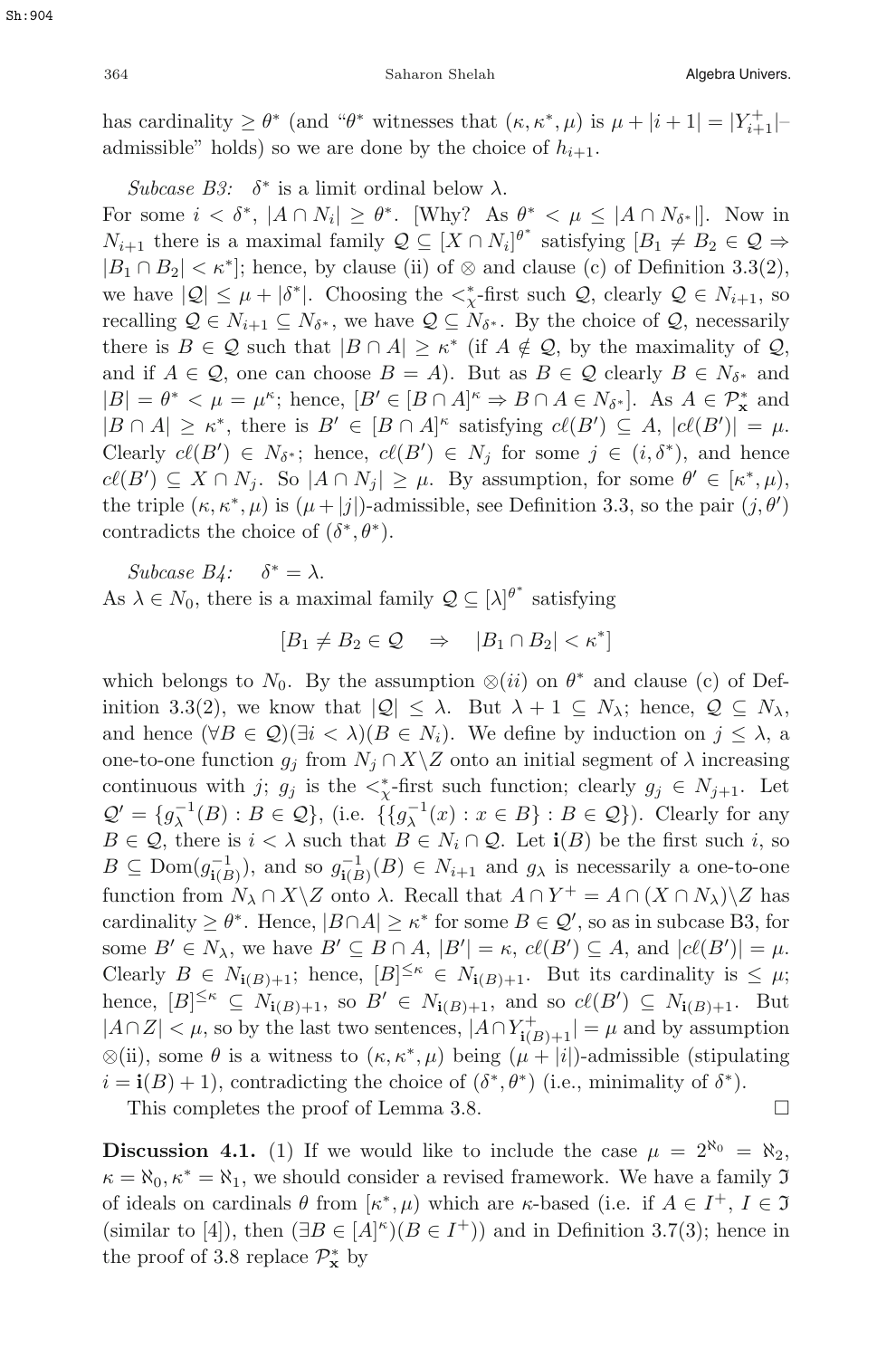$$
\mathcal{P}^* = \mathcal{P}^*_\Im := \{ A \subseteq X : |A| = \text{and for every pairwise distinct } x_\alpha \in A, \text{ for } \alpha < \theta \text{ the set } \{ u \subseteq \theta : |cl\{x_\alpha : \alpha \in u\}| < \mu \} \text{ is included in some } I \in \Im \}.
$$

and in Definition 3.3(1), (2) we replace the triple  $(\kappa, \kappa^*, \mu)$  by the quadruple  $(\kappa, \kappa^*, \mu, \mathfrak{I})$  and clause (c) of Definition 3.3(2) by

$$
(c)'_{\lambda} \colon \lambda \ge \mu, \text{ and } |\mathcal{F}| \le \lambda \text{ whenever}
$$
  
\n
$$
\mathcal{F} \subseteq \{(\theta, I, f) : I \in \mathfrak{I}, \theta = \text{Dom}(I), f : \theta \longrightarrow \lambda \text{ is one to one}\},
$$
  
\nand if  $(\theta_{\ell}, I_{\ell}, f_{\ell}) \in \mathcal{F}$  are distinct for  $\ell = 1, 2$  then  
\n
$$
\{\alpha < \theta_2 : f_2(\alpha) \in \text{Rang}(f_1)\} \in I_2.
$$

Note that the present  $\mathcal{P}^*$  fits for repeating the proof of Lemma 3.8.

(2) Discussion of the Consistency of NO:

There are some restrictions on such theorems. Suppose

(\*): GCH and there is a stationary  $S \subseteq {\delta < \aleph_{\omega+1} : cf(\delta) = \aleph_1}$  and  $\langle A_\delta : \delta \in S \rangle$  such that:

- $A_{\delta} \subset \delta = \sup A_{\delta}$ ,
- $otp(A_{\delta}) = \omega_1$ , and
- $\delta_1 \neq \delta_2 \Rightarrow |A_{\delta_1} \cap A_{\delta_2}| < \aleph_0$ .

(This statement is consistent by [4, 4.6, p.384] which continues [5]; see more in  $|8|$ .)

Now on  $\aleph_{\omega+1}$  we define a closure operation:

$$
\alpha \in c\ell(u) \quad \Leftrightarrow \quad (\exists \delta \in S)[\alpha \in A_{\delta} \text{ and } |u \cap A_{\delta}| \geq \aleph_0].
$$

This certainly satisfies the demands in Definition 3.7 with  $\kappa = \kappa^* = \aleph_0, \mu = \aleph_1$ except the pcf assumptions, i.e., clause (c) of Definition 3.3(2). However, this is not a case of our theorem.

(3) We may consider in the proof of Lemma 3.8 strengthening clause (e) of  $\circledast$  by weakening clause  $(e)(\delta)$  of  $\circledast$  by fixing the ordinal  $\beta$  and demanding only  $(A \setminus \bigcup_{j < i} Y_j^+ \setminus Z) \cap (h_\beta^2)^{-1}(\{\beta\})$  has cardinality  $\mu$ . But we do not seem to gain anything.

#### **REFERENCES**

- [1] Eklof, P.C., Mekler, A:. Almost free modules: Set theoretic methods. North-Holland Mathematical Library, vol. 46. North-Holland Publishing Co., Amsterdam (1990)
- [2] Eklof, P.C., Mekler, A:. Almost free modules: Set theoretic methods. North-Holland Mathematical Library, vol. 65, revised edition. North-Holland Publishing Co., Amsterdam (2002)
- [3] Goldstern, M., Judah, H., Shelah, S.: Saturated families. Proceedings of the American Mathematical Society **111**, 1095–1104 (1991)
- [4] Hajnal, A., Juhasz, I., Shelah, S.: Splitting strongly almost disjoint families. Transactions of the American Mathematical Society. **295**, 369–387 (1986)
- [5] Shelah, S.: On successors of singular cardinals. In: Logic Colloquium '78 (Mons, 1978). Stud. Logic Foundations Math., vol. 97, pp. 357–380. North-Holland, Amsterdam – New York (1979)